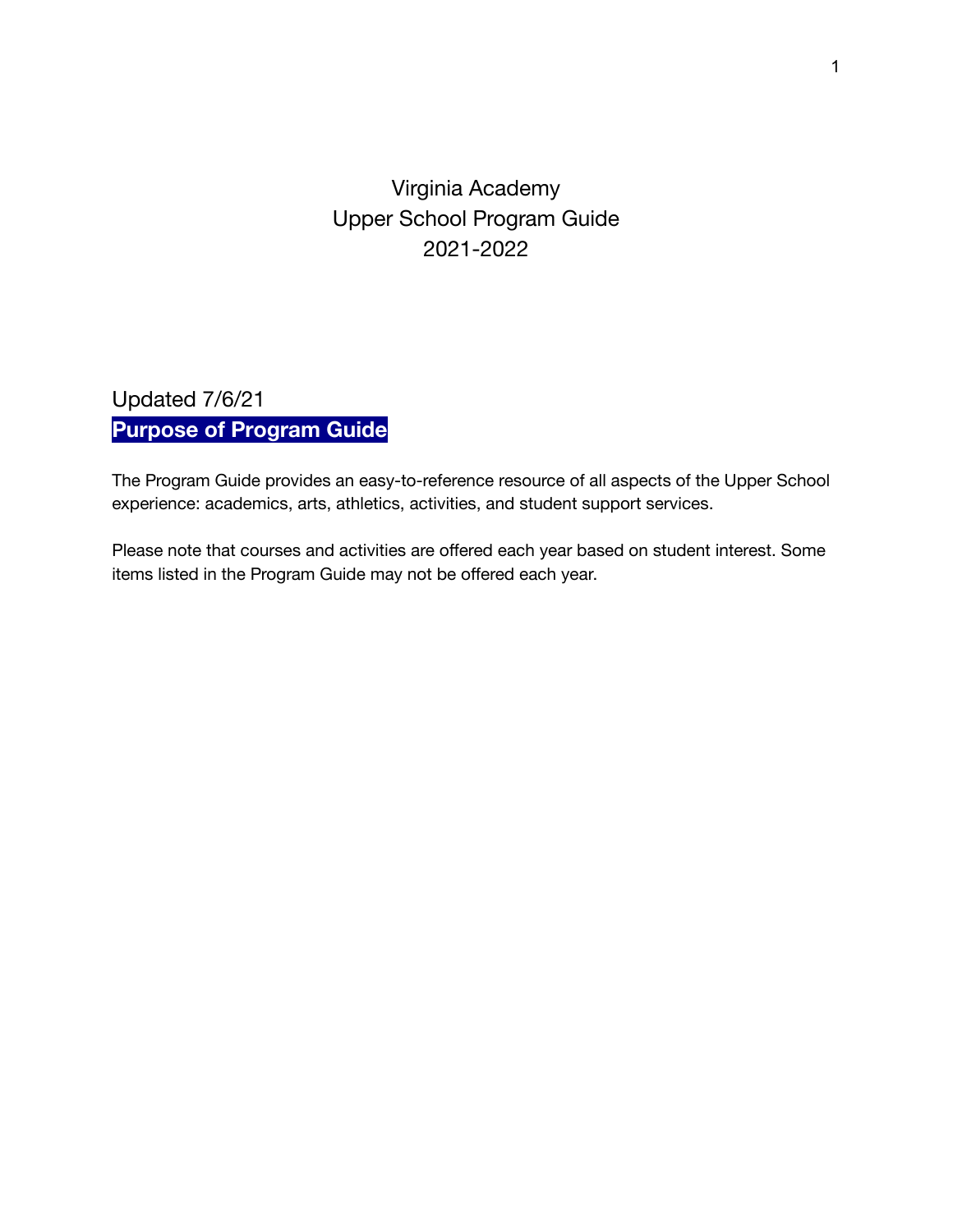# **Table of Contents**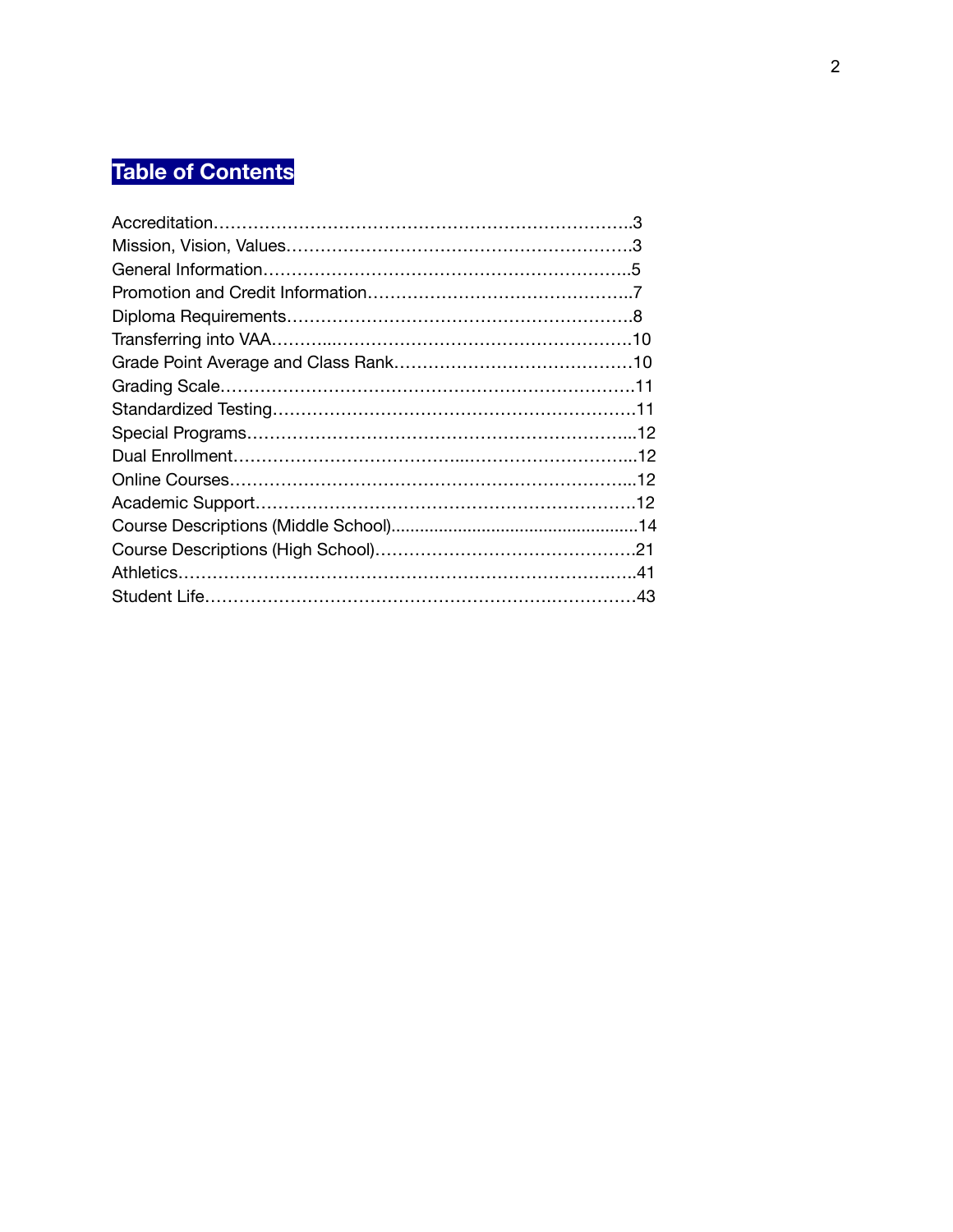# **Accreditation**

## **International Christian Accrediting Association (ICAA)**

The purpose of ICAA is to assist Christian educational institutions in the improvement of education within its Christian distinctives by establishing an organizational witness to their credibility of performance, integrity, and quality. All schools accredited by ICAA share these distinctives:

- to identify themselves as educational institutions led by the Holy Spirit to glorify God and His Son, Jesus Christ, in all programs and activities
- to accept the Statement of Faith adopted by the Association
- to agree to promote and adhere to the Standards and Procedures of the Association
- to identify with the charismatic/Pentecostal
- movement of the Christian faith
- to maintain membership in ORU Educational Fellowship

For more information, visit [www.icaa.us.](http://www.icaa.us/)

## **Southern Association of Colleges & Schools (Cognia)**

The mission of the Southern Association of Colleges and Schools is the improvement of education in the South through accreditation. School leaders engaged in Cognia Accreditation will:

- Take stock of themselves in relation to a set of research based quality standards
- Establish a vision, assess their current reality, implement and improvement plan, monitor progress and evaluate results
- Enhance the school's best thinking with the insights and perspectives of an external review team

# **Mission, Vision, and Core Objectives**

## **Mission**

Virginia Academy exists to prepare students for their best life by introducing them to a faith relationship with Christ and thoroughly preparing them for His service.

## **Vision**

We see young people fulfilling their God-given purposes; impacting the world with their faith, intellect, and God-given abilities.

## **Core Objectives**

*Faith*

We unashamedly believe every child's best life is found in relationship and service to God. We teach the truths of God's Word in an age-appropriate and creative way and stress the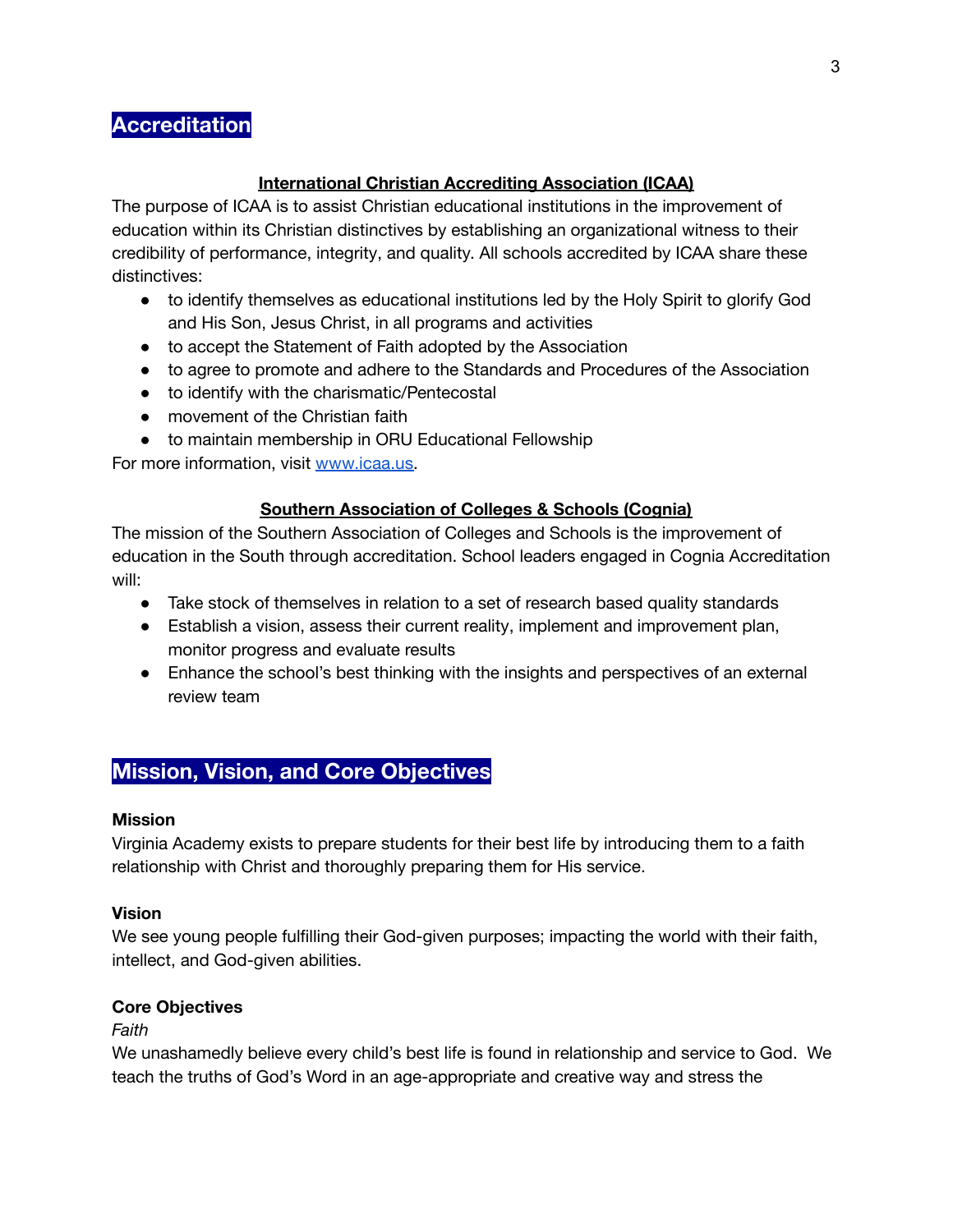importance of living out Godly character. We want our students to become productive citizens with the ability to lead and serve others well.

## *Scholarship*

Academic excellence is a priority. Beginning with preschool, students are taught reading by a superior phonetic approach, which not only provides a foundation for comprehension but also critical thinking skills. We want our students not only to be great thinkers and problem solvers, but also equipped to apply their learning to everyday life and make use of the latest technology. All students are challenged to excel at their highest level possible while also being given needed support to overcome learning deficiencies and differences.

## *Purpose*

It is our firm belief that every child is endowed with unique ability and purpose. Our job is to help them discover them both. Therefore, we seek to provide a variety of opportunities for each child to find his/her area of greatness that by the time they leave Virginia Academy, they are well on their way to achieving their God-given purpose.

# **Philosophy of Education**

Virginia Academy views itself as an indispensable part of the three major forces in the life of each child: the home, the school and the church. Virginia Academy was founded and functions upon the basic fundamental principles of the Word of God, and it espouses the historic Christian view of life as presented in the Bible. The following are guiding statements of our philosophy of education:

- The purpose of education is to prepare students for life. We believe a person's best life is found in acceptance of and obedience to Christ.
- God is the creator of all things. He is the source of all truth.
- God's Word is a necessity for correction and effective training and instruction in knowledge and wisdom.
- The ultimate responsibility for educating children rests with parents.
- The Christian school is a mission of the church and a valuable resource for parents in the equipping and education process.
- An effective Christian school consists of a genuinely Christian staff and curriculum and guiding principles deeply rooted in the truths of God's Word
- An effective curriculum is one that reveals the truth of God's Word and world; focusing on developing students spiritually, emotionally, and physically as well as intellectually.
- Teachers have an awesome privilege and responsibility as educators and should consider carefully their power to influence a child's decision to engage with, receive and/or reject truth.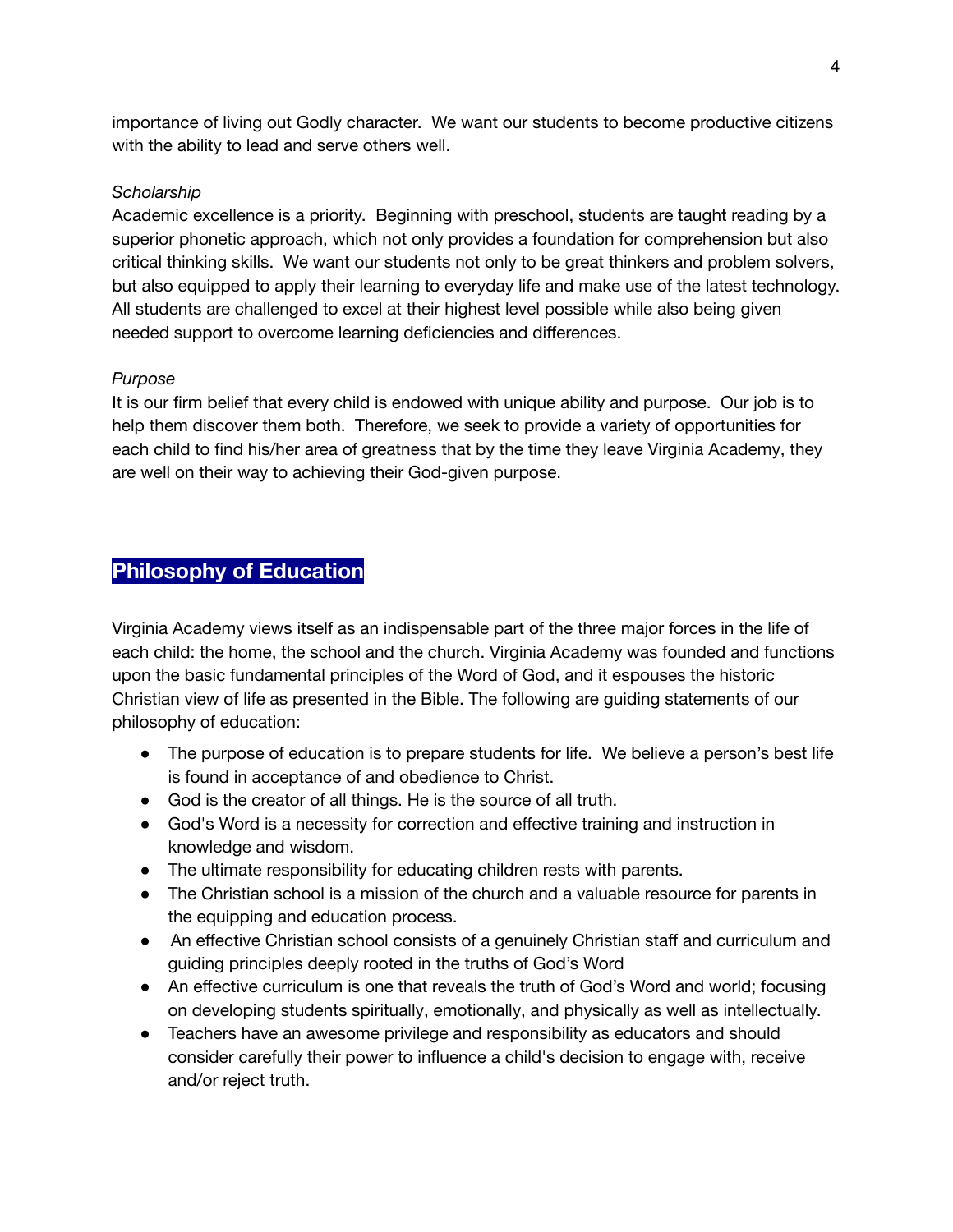- All children can and do learn, but do so best when they are considered as individuals and are given an opportunity to explore their unique genius in an environment of love, high engagement, and order.
- The end goal of our educational efforts should be to launch an intellectually sound and spiritually dynamic follower of Christ into the world.

# **General Information**

## **Grade Level/Graduation Year**

Grade level corresponds to a student's ninth grade entry year. Students are assigned a grade level based on their grade level at the end of their first year of enrollment in high school. For transfer students, grade level represents the first year of enrollment at any high school in the world. Grade level determines the graduation year of each student.

## **Grade Level Changes**

A grade level may be changed only if:

- The student's original school does not accurately reflect his or her ninth grade entry year due to error (e.g. The student was assigned to an incorrect grade level at the end of the school year).
- The student is a transfer student whose grade level was chosen prior to the receipt of adequate academic records to make a grade level determination.
- The student is an English Language Learner who fulfills the criteria below. In this case, the school will make a one-time change to grade level to the year prior to his or her ninth grade entry year, provided that:
	- $\circ$  There is detailed documentation supporting the change and reason why;
	- The student was newly arrived to the United States in his or her first year of high school and placed directly in the ninth grade;
	- The student is in exactly his or her second year of enrollment in high school;
	- The student is an English Language Learner and has a low level of literacy in his or native language; AND
	- The school has determined, before the end of the second year of enrollment that the proper grade level of the student is still in ninth grade.
- All grade level changes must be accompanied by documented explanation and support.

## **Selecting Courses**

Every student develops an academic plan in the 6th grade which begins in the 7th grade. One copy of the plan is sent to the parents for their review, and another copy is maintained by the school counseling department. Each year students review and revise the plans as they make decisions about courses needed for the next school year, and parents have the opportunity to review and help revise the selections. Students and their parents should carefully review the academic plan. Questions about the courses should be directed to counselors, teachers, or administration.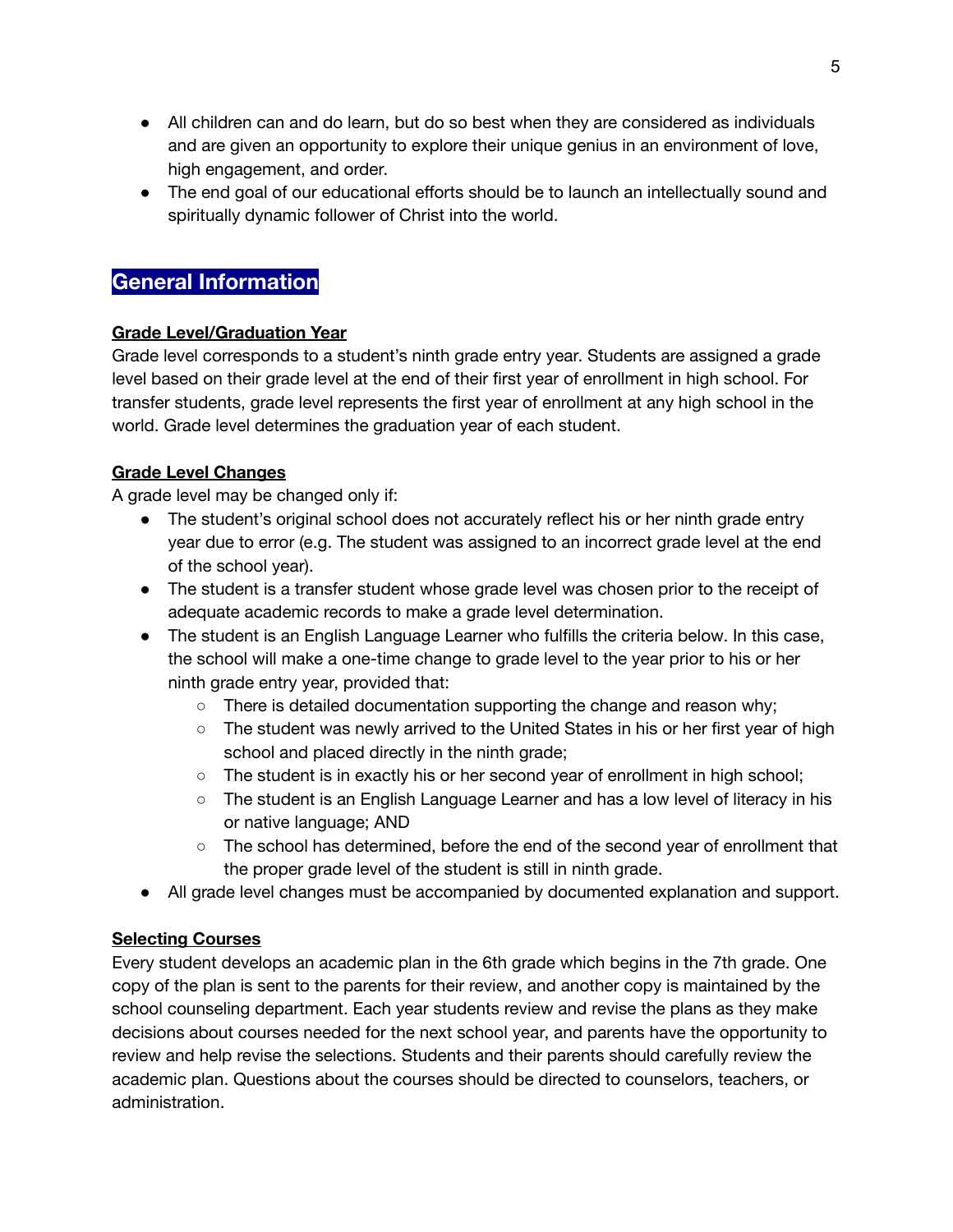## **Add/Drop Period for Courses**

A student who wishes to drop an elective course may do so with the permission of the parents but subject to approval of the principal/counselor at any time up to one week after the issuance of the first interim progress report. Such approved dropped courses do not appear on the scholastic record and are not calculated in the grade point average. There is no assurance that a student who drops a course will be able to add another credit bearing course. Dropping classes could affect diploma type. All students must fill out an Add/ Drop Form. All core courses must be taken through Virginia Academy or an approved dual-enrollment course and may not be dropped at any time.

## **Course Cancellations**

Any course that does not have sufficient enrollment in a particular school can be canceled. Some courses with low enrollment may be offered in alternate years or not at all.

## **Subject Load**

Students in Grades 9-12 are expected to be enrolled in 7 credit subjects or their equivalent. Any variation requires the principal's permission.

## **Summer School Graduation**

Students completing graduation requirements in a state-accredited summer school are eligible for diplomas. Virginia Academy will only take one credited class after a student's graduation date.

## **Activity and Athletic Participation**

In order to be eligible to participate in any Virginia High School League competition, a student must be currently enrolled in five subjects for credit or the equivalent, and have passed five subjects for credit or the equivalent the previous semester. If a passed course is being repeated, that course may not be counted as one of the five subjects for credit. Students who are planning to participate in Division I and II interscholastic sports in college should see their school counselors and/or athletic directors to learn about National Collegiate Athletic Association (NCAA) regulations. These rules require certain high school courses, minimum grade point averages, and minimum college admissions testing scores before a student can be found eligible for participation. There are no tuition refunds for dropped courses.

## **Reclassification of a Student:**

## NCAA Student Athlete College Bound Guide: *Core-Course Timeline*

If you plan to attend a Division I school, you must complete 16 NCAA-approved core courses in eight academic semesters or four consecutive academic years from the start of ninth grade. If you graduate high school early, you must still meet the NCAA's core-course requirements. If you graduate high school on time and plan to attend a Division I school, you may complete one additional NCAA core-course within one year of your graduation date to meet core-course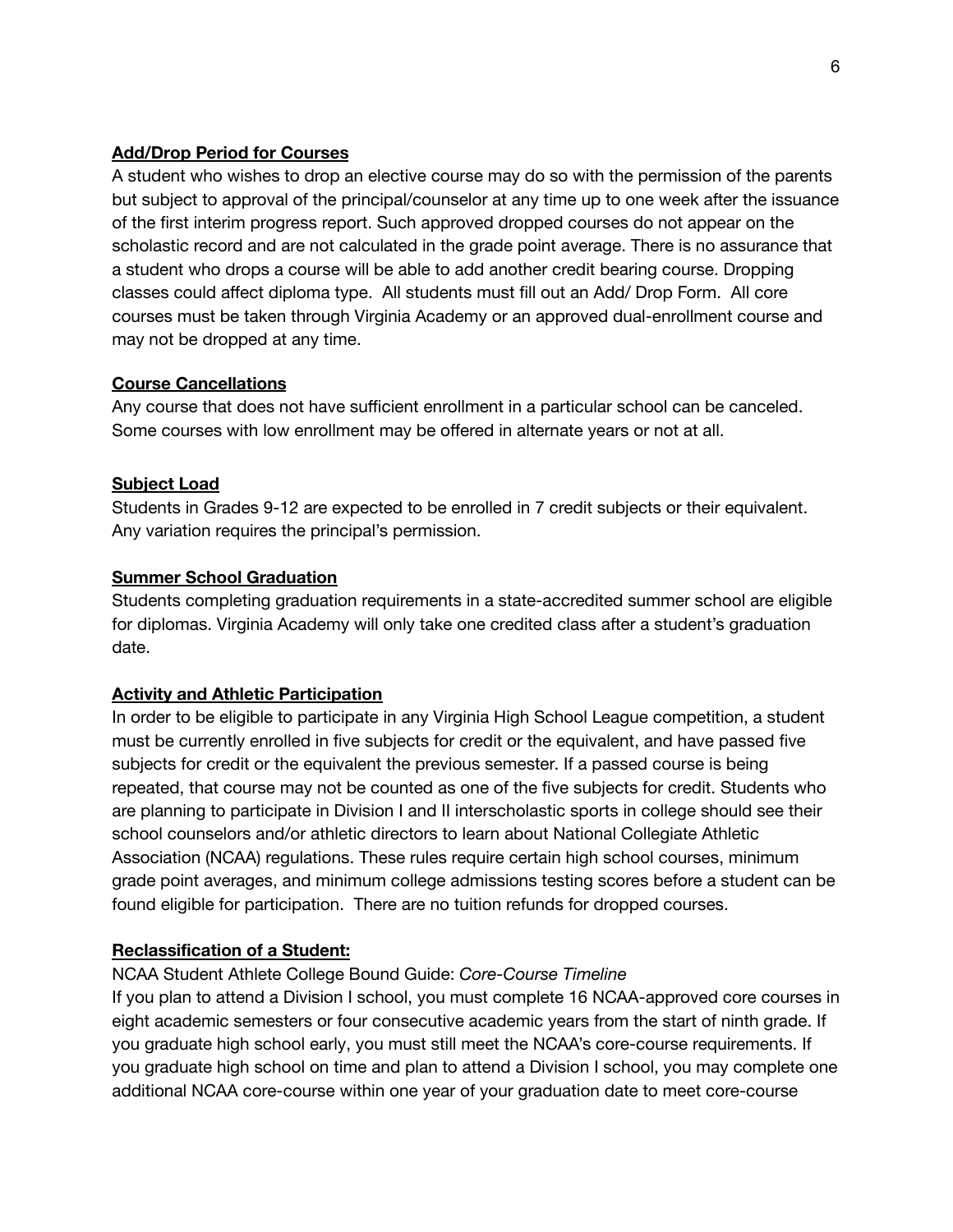requirements or improve your GPA. You may complete the additional core course at a school other than the high school from which you graduated, but check before you take the course to make sure it appears on the school's list of NCAA-approved courses. You must also provide an official transcript from the new school with grade and credit for the additional core course.

All students requesting reclassification must sign VAA Reclassification Waiver.

#### **Incomplete Grades**

Teachers may assign "Incomplete" grades in instances where the required assignments have not been submitted due to unusual but excused circumstances. In such cases, the teacher shall assign a deadline for make up of the work; however, the work must be completed by the end of the following grading period. Incomplete grades may not be carried over from one academic year to another.

# **Promotion and Credit Information**

#### **Promotion**

A student must have earned the minimum number of credits below to be promoted to the next grade.

Grade 10 5 credits

Grade 11 11 credits

Grade 12 Students must be scheduled to meet all graduation requirements by June.

A student's grade level Is not subject to change during the school year.

#### **Full-Year Courses**

Students receive one standard unit of credit for each full-year course successfully completed. Students do not receive any partial credit for a full-year course. For example, a student who passes a year-long course for a semester but fails for the year or a student who does not continue that subject beyond the first semester does not receive credit for the course; rather, the student must repeat the entire course to obtain credit for it.

Credit is not awarded unless a course is listed in the *Program Guide*.

#### **One-Semester Courses**

Students receive one-half unit of credit for each semester course successfully completed.

## **Non-Credit Activities**

A student who serves as a student helper or intern during his/her study hall does not receive a credit for that class period.

## **Honors Courses**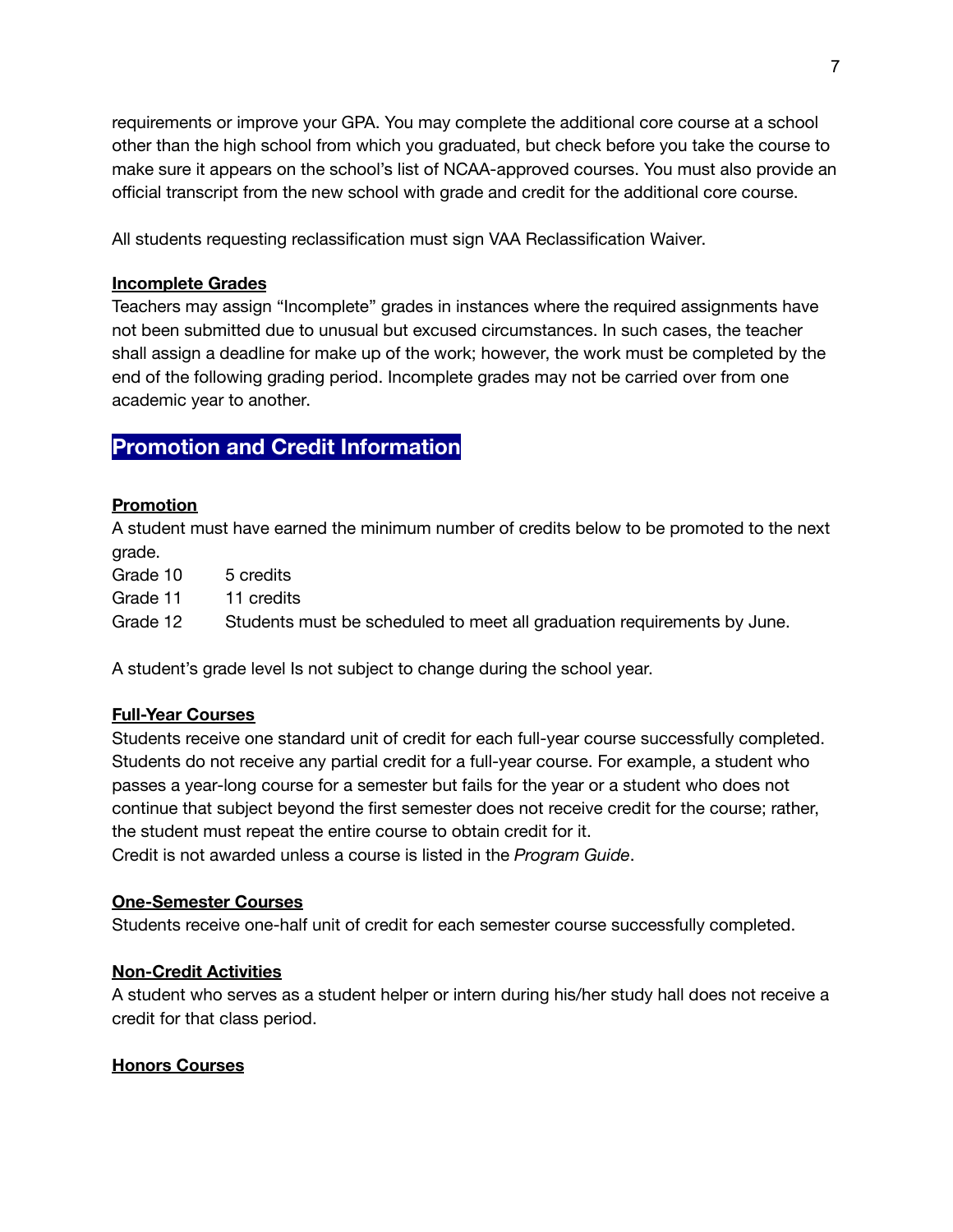Honors courses are offered in Grades 9-12th grade for core classes (English, Math, Science, and History). While students focus on the same skills as grade level classes, honors courses are distinguished by a more rigorous and inquiry-based study of the subject area. All year-long honors courses receive a weight of .5. Students take a grade level class as an Honors class, meaning the pace of the course is the same, but Honors students will cover a greater depth of the subject area, and the course will require more independent work.

## **Courses Already Passed**

Students who pass a course may repeat it for grade improvement, but a duplicate credit is not awarded. Both grades are recorded on the student's transcript and are included when calculating grade point average and class rank.

## **Credits from Middle School**

Students who complete Algebra I; Geometry; Algebra II; and/or the regular first, second, or third year of a world language in middle school earn a high school credit for courses in those subjects. Each credit counts toward graduation requirements and is included in the grade point average as well as class rank.

## **Reminder to Parents of Rising 9 th Graders Entering High School:**

The parent of any student who, while in middle school, took a high school credit-bearing course may elect to have the grade (and credit) omitted from the student's transcript. Written notice must be provided to the school counselor before the start of the student's  $9<sup>th</sup>$  grade school year.

# **Standard Diploma Course Requirements[1]**

## **Discipline Area**

| <b>Total</b>                      | <b>22 credits</b> |
|-----------------------------------|-------------------|
| Electives                         | 2 credits         |
|                                   |                   |
| Economics and Personal Finance    | 1 credit          |
| Bible <sup>[6]</sup>              | 2 credits         |
| Health and Physical Education     | 2 credits         |
| World Language[5]                 | 2 credits         |
| History and Social Science[4]     | 3 credits         |
| Laboratory Science <sup>[3]</sup> | 3 credits         |
| Mathematics[2]                    | 3 credits         |
| English                           | 4 credits         |
|                                   |                   |

[1] Credit accommodations will be provided for students with disabilities as needed. Guidelines for credit accommodations will be issued by the VAA administration.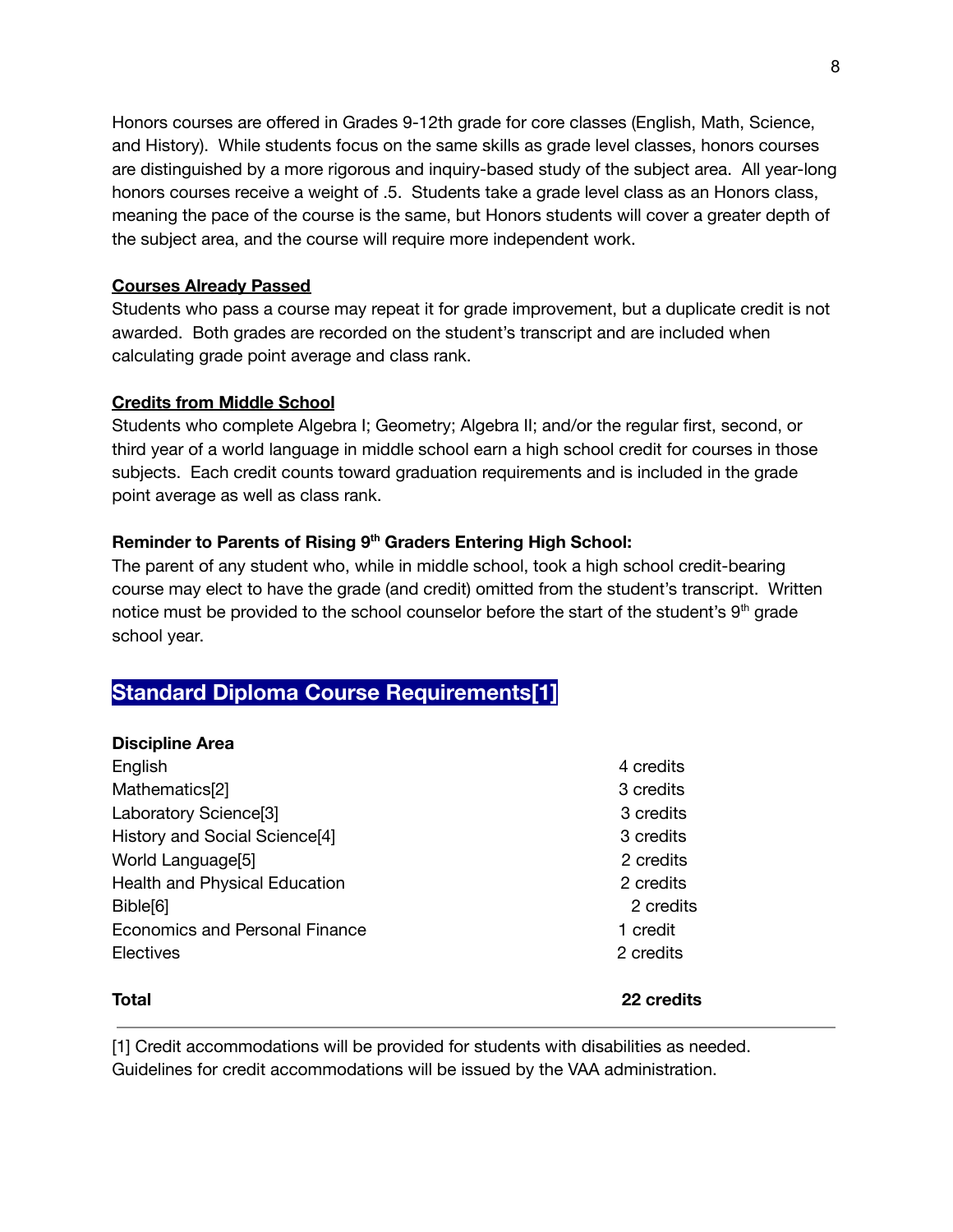[2] Courses completed to satisfy this requirement shall include Algebra I, Geometry, and Algebra II; or other mathematics courses above the level of Algebra II. VAA administration shall approve courses to satisfy this requirement.

[3] Courses completed to satisfy this requirement shall include at least two different science disciplines: earth sciences, biology, chemistry, or physics. VAA administration may approve additional courses to satisfy this requirement.

[4] Courses completed to satisfy this requirement shall include U.S. History, U.S. Government, and one course in either world history or geography or both. VAA administration may approve additional courses to satisfy this requirement.

[5] Courses completed to satisfy this requirement shall include two years of sequential foreign language at the secondary level. A student whose native language is not English is exempt of this requirement, provided that the student demonstrates proficiency in his/her native language. [6] Courses completed to satisfy this requirement shall include a combination of the following half-credit courses Biblical Foundations, Old Testament Survey, New Testament Survey, and Spiritual Formations. Students transferring in after their 9<sup>th</sup> grade year may have this requirement reduced with VAA administration approval. **Students must take at least 1 Bible elective each year of attendance.**

# **Advanced Diploma Course Requirements**

| <b>Discipline Area</b>                    |           |
|-------------------------------------------|-----------|
| English                                   | 4 credits |
| Mathematics[7]                            | 4 credits |
| Laboratory Science <sup>[8]</sup>         | 4 credits |
| History and Social Science <sup>[9]</sup> | 4 credits |
| World Language[10]                        | 3 credits |
| Health and Physical Education             | 2 credits |
| Bible[11]                                 | 2 credits |
| Economics and Personal Finance            | 1 credit  |
| Electives                                 | 2 credits |
|                                           |           |

## **Total 26 credits**

[7] Courses completed to satisfy this requirement shall include Algebra I, Geometry, and Algebra II; and one other mathematics courses above the level of Algebra II. VAA administration shall approve courses to satisfy this requirement.

[8] Courses completed to satisfy this requirement shall include at least three different science disciplines: earth sciences, biology, chemistry, or physics. VAA administration may approve additional courses to satisfy this requirement.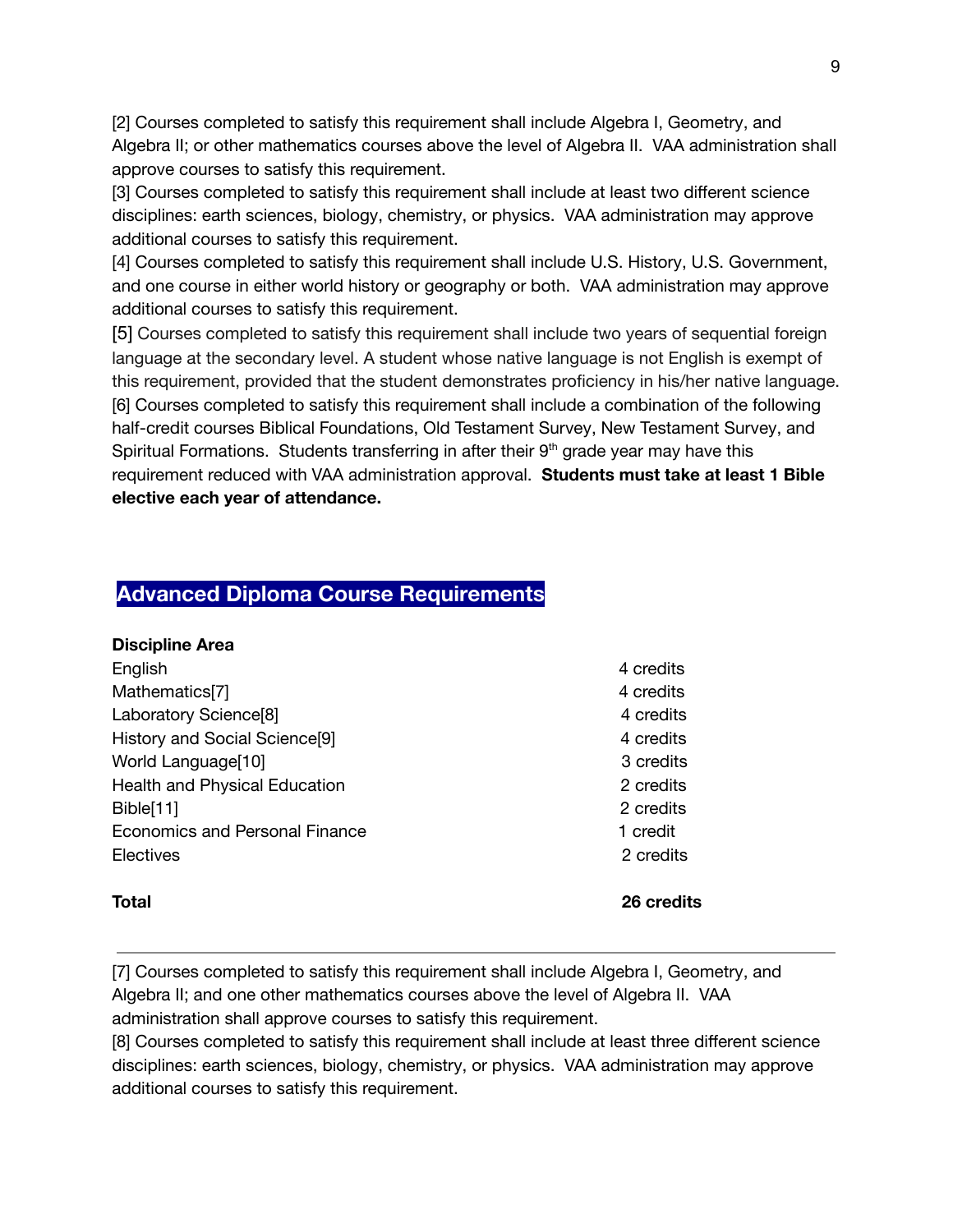[9] Courses completed to satisfy this requirement shall include U.S. History, U.S. Government, and two courses in either world history or geography or both. VAA administration may approve additional courses to satisfy this requirement.

[10] Courses completed to satisfy this requirement shall include three years of one language or two years of two languages. A student whose native language is not English is exempt of this requirement, provided that the student demonstrates proficiency in his/her native language. [11] Courses completed to satisfy this requirement shall include a combination of the following half-credit courses Biblical Foundations, Old Testament Survey, New Testament Survey, and Spiritual Formations. Students transferring in after their 9<sup>th</sup> grade year may have this requirement reduced with VAA administration approval. **Students must take at least 1 Bible elective each year of attendance.**

# **Transferring Into Virginia Academy as a High School Student**

Each transfer student's academic record is evaluated to determine the number of credits that have been earned towards graduation requirements. Transfer honors, AP, and IB courses may be weighted after a school review. Students transferring within a quarter will have their previous school's grades averaged with what he or she earns throughout the rest of the quarter at Virginia Academy to determine the overall quarter grade.

# **Grade Point Average and Class Rank**

- Grade point average (GPA) and class rank include all courses for which credit was earned in grades in 9-12. Also included are the "credit-bearing" courses completed at the middle school level.
- When a course is repeated, both final course grades are included when calculating the GPA and rank.
- Based on their GPA, students are ranked at the beginning of their senior year and at the end of the first semester of their senior year.
- If a student withdraws from a course before the add/drop period of the course, the course is not recorded on the scholastic record. All grades earned are recorded on the transcript. Partial credit is not given for year-long courses that are dropped; however, grades earned are included in the determination of grade point average and class rank.
- Grades earned in Dual Enrollment (DE) courses are "weighted" by adding 1.0 to the point value for the grade earned in a year-long course with the exception of a grade of "F".
- All year-long Honors (H) courses are "weighted" by adding .5 to the point value for the grade.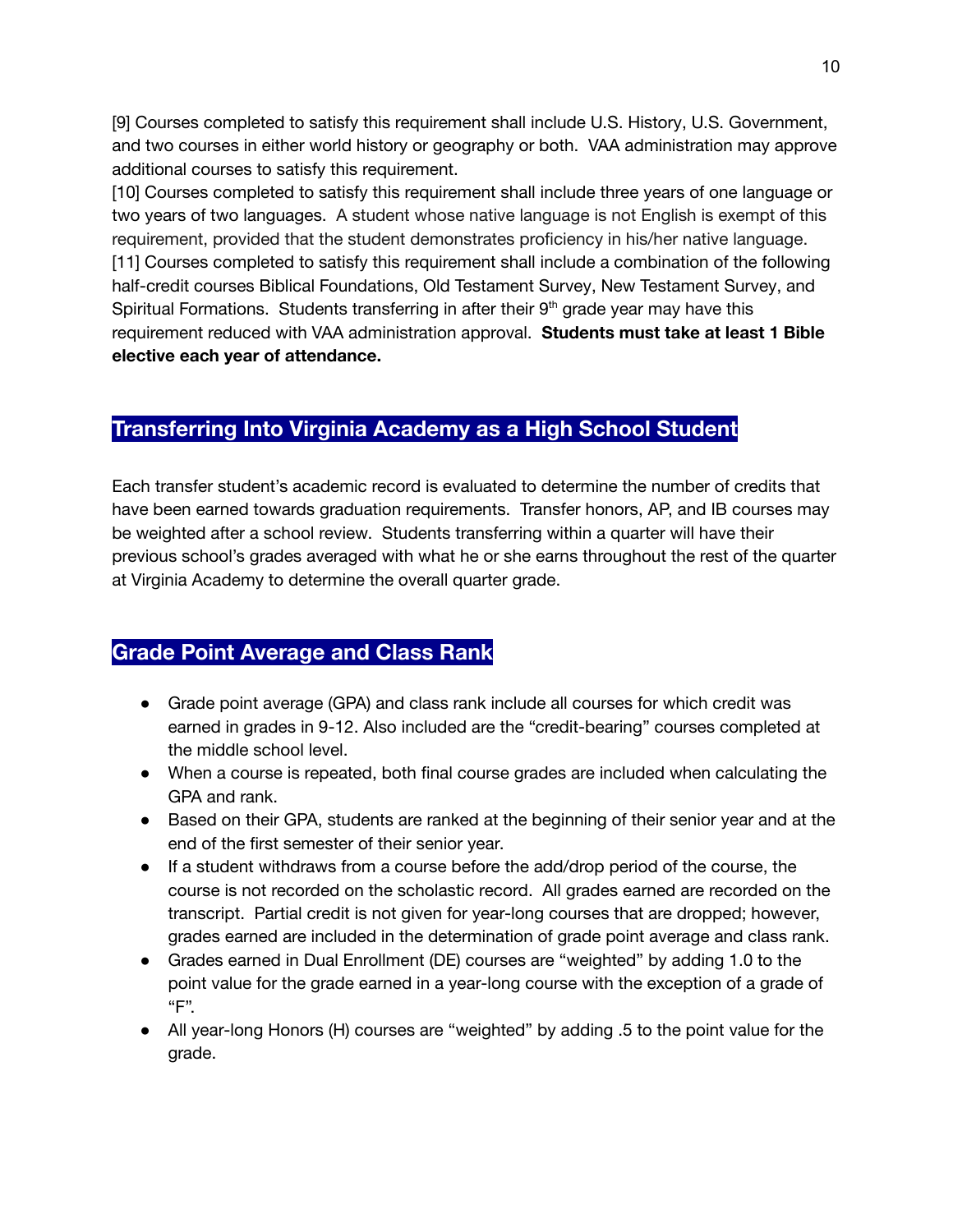- To determine class rank, grade points for all courses for which a grade has been recorded are totaled and divided by the total number of courses for which a student has received a semester or year's grade.
- A student must be enrolled in Virginia Academy for three full semesters in order to be eligible for first and second honor graduate designation (valedictorian or salutatorian). Only U.S. based transcripts from accredited schools will be considered when determining class rank and honor graduate designation.

## **Graduation Latin Honors Designations**

*Weighted GPA* Cum Laude: 3.50-3.74 Magna Cum Laude: 3.75-3.90 Summa Cum Laude: 3.91+

## **Honor Roll**

Honor Roll: 3.0 – 3.74 Principal's List: 3.75 +

# **Grading Scale**

*Adopted at the beginning of the 2017 – 2018 school year*

| Grade<br><b>Numerical Equivalent</b> |              | <b>Points Awarded</b> |
|--------------------------------------|--------------|-----------------------|
|                                      |              |                       |
| $A+$                                 | 98-100       | 4.0                   |
| A                                    | 93-97        | 4.0                   |
| $A -$                                | 90-92        | 4.0                   |
| $B+$                                 | 87-89        | 3.0                   |
| В                                    | 83-86        | 3.0                   |
| $B -$                                | 80-82        | 3.0                   |
| $C+$                                 | 77-79        | 2.0                   |
| $\mathbf C$                          | 73-76        | 2.0                   |
| $C-$                                 | 70-72        | 2.0                   |
| $D+$                                 | 67-69        | 1.0                   |
| D                                    | 63-66        | 1.0                   |
| D-                                   | 60-62        | 1.0                   |
| F                                    | 59 and below | 0.0                   |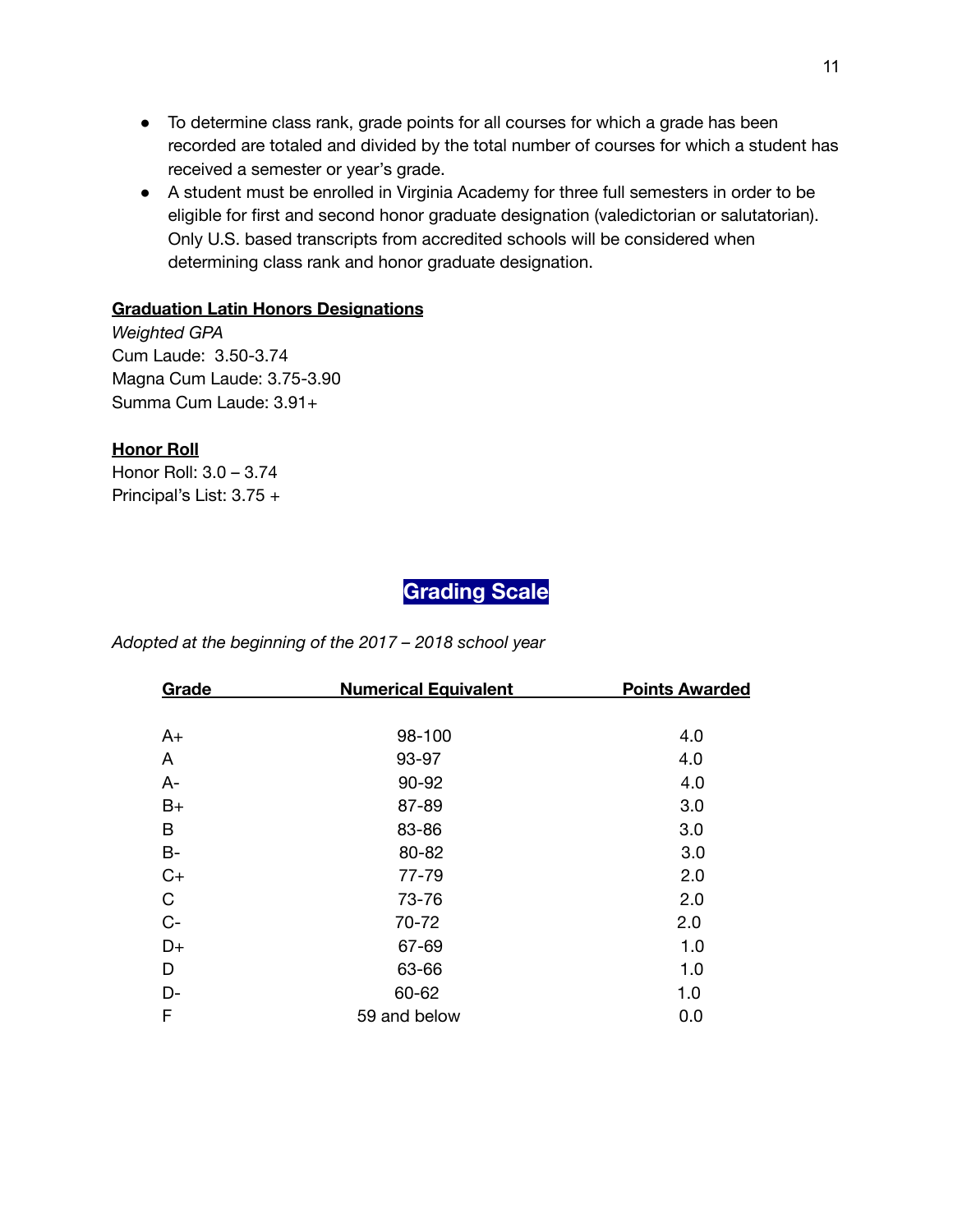# **Standardized Testing**

## **ACT Aspire**

Students in  $6<sup>th</sup>$  – 10<sup>th</sup> grades take the ACT Aspire – nationally normed tests that maps progress through a student's school career on a vertical scale, and is anchored to the scoring system of the ACT.

## **PSAT**

Students in  $8<sup>th</sup> - 11<sup>th</sup>$  grades take the PSATs each fall to prepare for the SAT. This test can identify strengths and weaknesses in reading, math, and writing skills while students have time to work to improve their scores.

## **SAT**

Students in the 11<sup>th</sup> and 12<sup>th</sup> grades take the SAT which measures critical reasoning, mathematics, and writing skills. A student should begin taking the test by the spring of their 11<sup>th</sup> grade year and may repeat the test several times.

The SAT tests are given several times each year at high schools in Loudoun County. Students must register six weeks in advance of the test. Students may register online at [www.collegeboard.com.](http://www.collegeboard.com/)

## **ACT**

Students in the 11<sup>th</sup> and 12 grades take the ACT  $-$  a college readiness assessment that measures English, Math, Reading, and Science skills. Some students find it helpful to take both the ACT and the SAT since colleges use the best score on either test.

# **Special Programs**

## **Dual Enrollment**

Virginia Academy will pay the tuition for students to take core (English, Math, History, and Science) dual enrollment courses for rising 11th and 12th graders who meet requirements set by Virginia Academy and agree to the terms set forth by Virginia Academy. The following options are available to Virginia Academy students:

## **Oral Roberts University Online Advantage Course:**

Founded to educate the whole person - mind, body and spirit - Oral Roberts University promises a thorough education in the context of a vibrant Christ-centered community. ORU is a place for advancing knowledge, pursuing intellectual discovery and building life-long friendships in a vibrant campus community. ORU students are empowered on the quest for wholeness; having the time of their lives, while preparing for their life's mission. <http://www.oru.edu/admissions/undergraduate/advantage/online/index.php>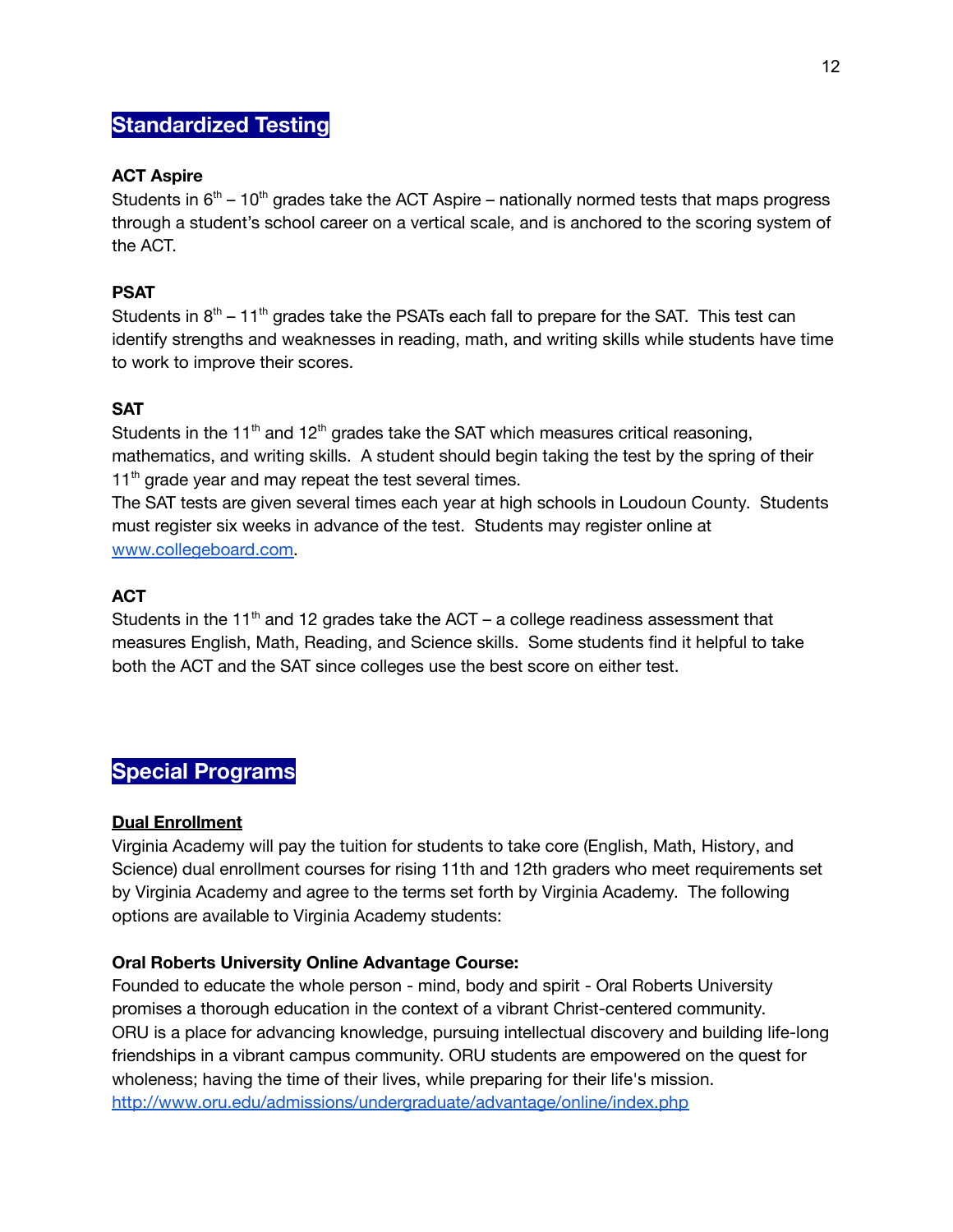## **Northern Virginia Community College Dual Enrollment:**

With commitment to the values of access, opportunity, student success, and excellence, the mission of Northern Virginia Community College is to deliver world-class in-person and online post-secondary teaching, learning, and workforce development to ensure our region and the Commonwealth of Virginia have an educated population and globally competitive workforce. **All courses can be taken online through NVCC's Extended Learning Institute.**

#### <http://www.nvcc.edu/dual-enrollment/>

\**Students taking dual enrollment courses through NVCC will have the opportunity to speak with the guidance department regarding Biblical Worldview in relation to those classes*.

## **Liberty University Dual Enrollment**:

Through its residential and online programs, services, facilities, and collaborations, the University educates men and women who will make important contributions to their workplaces and communities, follow their chosen vocations as callings to glorify God, and fulfill the Great Commission.

Liberty University Online Academy, in partnership with Liberty [University](https://www.liberty.edu/online/) Online, offers a program specifically designed for high school juniors and seniors who want to earn college credit while still in high school. Click [here](https://www.liberty.edu/online-academy/dual-enrollment-brochure/) for Liberty University's dual enrollment brochure.

## **Online Courses**

A student may apply for enrollment in a high school credit course if needed for graduation requirements. Online courses provide students with individualized learning opportunities that allow for greater scheduling flexibility. Asynchronous lessons allow students to learn at their own pace, according to a schedule convenient to them; synchronous lessons allow for more collaborative learning opportunities and direct access to the instructor. Tuition fees may apply for online courses.

## **Academic Support Center**

Virginia Academy views each student as an individual and endeavors to meet the academic needs of every student. Through the use of ASC, we are able to develop specific educational plans for students who both require remediation as well as enrichment or acceleration. On a case by case basis, as requested by parents, we are also able to provide academic support for students with learning differences by managing and making some accommodations for students with IEPs (Individual Education Programs). Students' IEP's will be reviewed to Identify needs and determine our ability to develop an academic plan of success; specific testing will be used to diagnose learning gaps, a specialist will prescribe a specific course of action to address the issues, and the program of study will be implemented.

## **Scheduled Early Dismissal**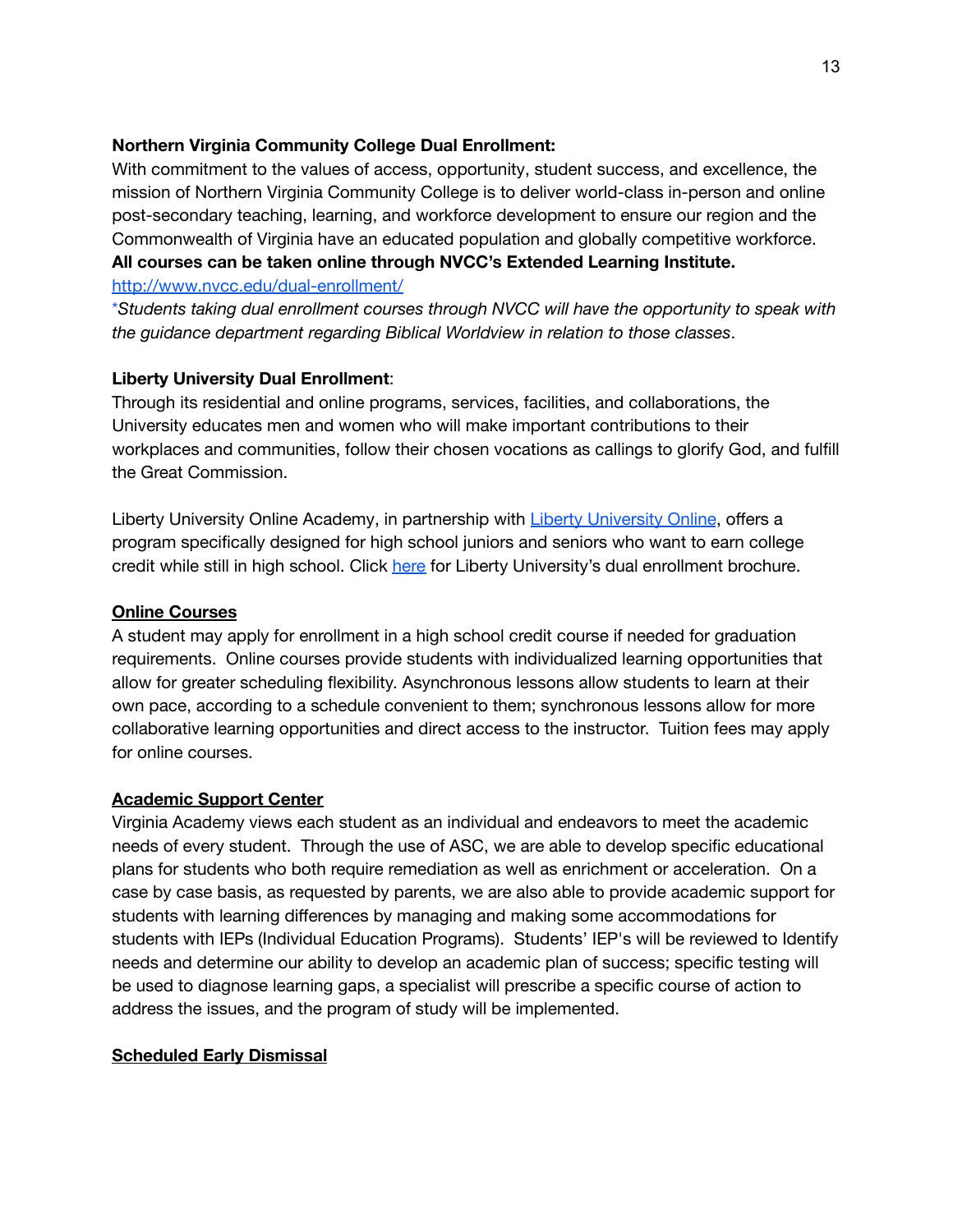All students are to be enrolled in school for the full day. Students enrolled in cooperative education programs, internships, or other program approved by Virginia Academy may be granted an early dismissal.

# **Course Designations and Descriptions (Middle School)**

Movement between and among courses in each of our academic programs is quite fluid, and is dependent upon the relative areas of strength for each students. This list is not meant to be exhaustive; rather, it is intended to provide a general sense of the options available to students following the completion of a particular course, and for their entire Upper School experience in that program. Students are challenged to excel at the highest level and seek the most rigorous academic courses possible to prepare themselves for graduation and college preparation and acceptance

High School Credits Earned at the Middle School Level:

- Algebra I
- Geometry
- French I
- Spanish I

*1 credit each if the student achieves a C- or higher in the class.*

Grade 6 Required Courses:

- **Bible**
- **English 6** *(Grammar, Reading, and Writing)*
- **Heritage Studies** *(Introduction to World History)*
- **Mathematics**
	- **-** Math 6
	- Pre-Algebra
- **Science 6**
- **Physical Education**
- **Foreign Language\***
- **Study Hall\***

*\*Students who receive academic support services may opt out of these classes with the approval of the administrator, parent/guardian, and teacher.*

Grade 7 Required Courses:

- **Bible**
- **English 7** *(Grammar, Literature, and Vocabulary)*
- **World Studies**
- **Mathematics**
	- **-** Pre-Algebra (Math 7)
	- Algebra 1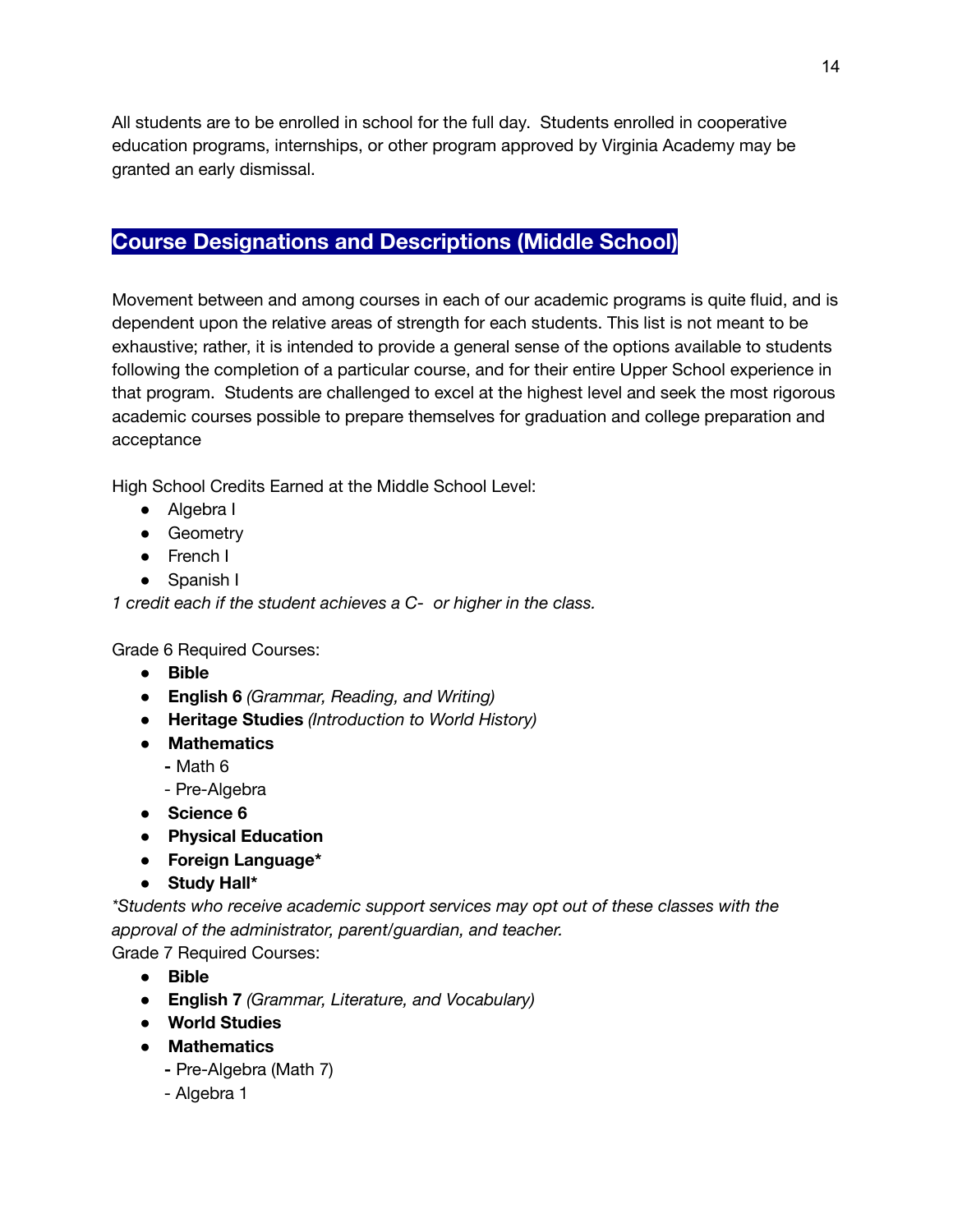15

- **Life Science**
- **Physical Education**
- **Foreign Language\***
- **Study Hall\***

*\* = Students who receive academic support services may opt out of these classes with the approval of the administrator, parent/guardian, and teacher.*

Grade 8 Required Courses:

- **Bible**
- **English 8** *(Grammar, Literature, and Vocabulary)*
- **American Republic** *(U.S history)*
- **Mathematics**
	- Math 8
	- Algebra 1
	- Geometry
- **Earth Science**
- **Physical Education**
- **Foreign Language\***
- **Study Hall\***

*\* = Students who receive academic support services may opt out of these classes with the approval of the administrator, parent/guardian, and teacher.*

Middle School Elective Courses:

- **Performing Arts**
- **Visual Arts**
- **Guitar**
- **STEM (Science, Technology, Engineering, Mathematics)**
- **● Bible**
- **● Health**

# **English/Grammar/Literature**

## **English 6**

English 6 is comprised of grammar, writing, reading, and spelling/vocabulary. The course emphasizes traditional grammar as well as practice with essential reference skills. The curriculum provides a step-by-step introduction to the Writing Process for various types of writing assignments, such as personal narratives, newspaper editorials, and historical fiction. Reading instruction acts as a bridge to the traditional literature courses that begin in seventh grade and includes literary elements that introduce students to various classic authors. The students engage with classic literature and character-building stories that illustrate biblical principles. Students develop critical thinking skills and learn to read with understanding and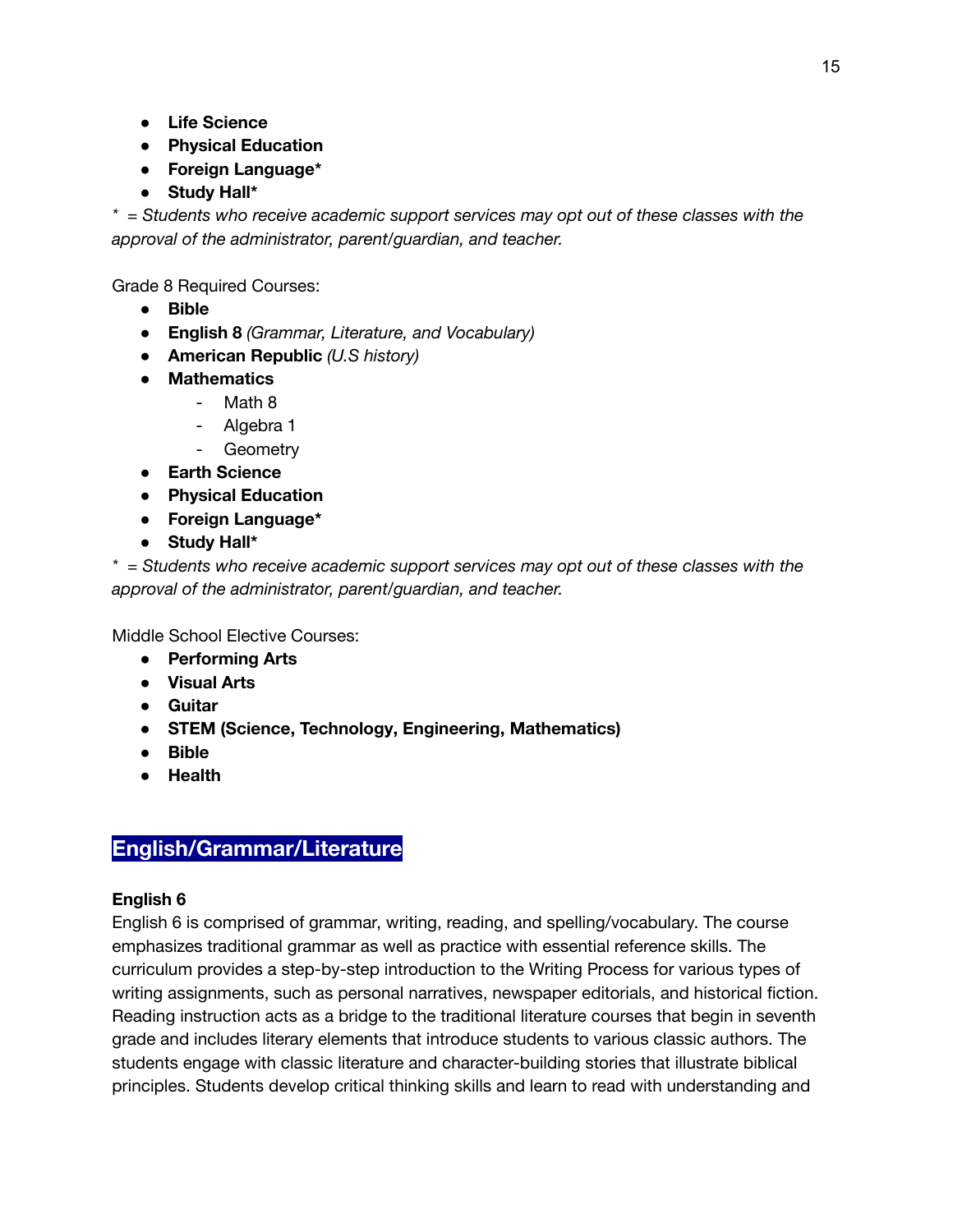discernment. During spelling and vocabulary instruction, students learn spelling patterns and rules, as well as words in context of their meanings.

## **English 7**

Students utilize and apply grammar basics such as the eight parts of speech, the five basic sentence patterns, usage concepts such as subject-verb agreement and clear pronoun reference, and mechanics. The writing process is applied in such projects as a biographical sketch, an in-class essay, a letter to the editor, a book report, and poetry. *S*eventh graders also learn etymology as a means of discovering the meanings of words. Students study Latin roots, prefixes, and suffixes to learn recognition of word families as well as study synonyms, antonyms, homonyms, and positive and negative context clues to determine word meaning. The literature portion of class presents a compilation of stories, poems, and essays from a variety of authors and genres grouped by theme to develop critical thinking skills. Students must evaluate what they read as well as interpret and analyze literary pieces in light of God's Word.

## **English 8**

Students review and further apply the eight parts of speech, five basic sentence patterns, usage, and mechanics, and discusses grammar elements such as participles, gerunds, and infinitives. Writing projects include a news report, a character profile, a short fable, an informal debate script, a photo essay, and an in-class essay. Additionally, students continue to build vocabulary, focusing on the study of Latin root words and presenting new vocabulary in word families that share a prefix, root, or suffix.

The literature portion of class helps students learn the foundational concepts necessary for the study and appreciation of literature while applying scriptural principles to the analysis of an author's ideas. Students sharpen their critical thinking skills as they observe the strengths of good writing and evaluate various techniques and themes of Christian and non-Christian writers. They hone their communication skills through writing assignments that challenge them to compose their own pieces.

# **Social Studies**

## **United States History to 1865**

Students will use skills for historical and geographical analysis to explore the early history of the United States and understand ideas and events that strengthened the union. The standards for this course relate to the history of the United States from pre-Columbian times until 1865. Students will continue to learn fundamental concepts in civics, economics, and geography as they study United States history in chronological sequence and learn about change and continuity in our history. They also will study documents and speeches that laid the foundation for American ideals and institutions and will examine the everyday life of people at different times in the country's history through the use of primary and secondary sources.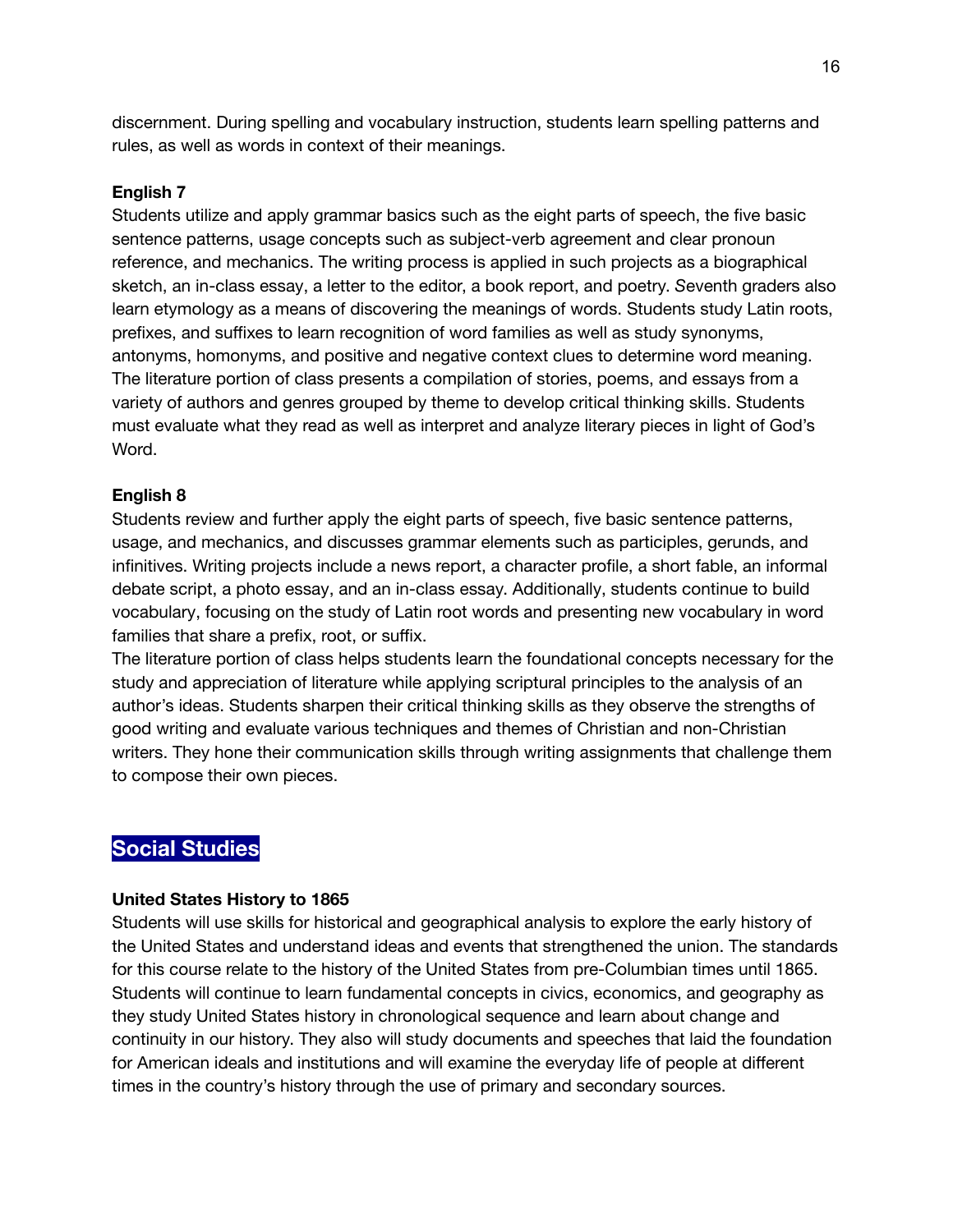#### **United States History from 1865 to Present**

Students will continue to use skills for historical and geographical analysis as they examine American history since 1865. The standards for this course relate to the history of the United States from the Reconstruction era to the present. Students should continue to develop and build upon the fundamental concepts and skills in civics, economics, and geography within the context of United States history. Students will use investigation as a foundation to delve into the political, economic, and social challenges facing the nation once reunited after the Civil War. This foundation provides a pathway to develop an understanding of how the American experience shaped the world's political and economic landscapes.

#### **Civics & Economics**

Standards for Civics and Economics examine the roles citizens play in the political, governmental, and economic systems in the United States. Students will examine the foundational documents and principles with which the constitutions of Virginia and the United States were established, identify the rights, duties, and responsibilities of citizens, and describe the structure and operation of government at the local, state, and national levels. Through the economics standards, students will compare the United States economy to other types of economies and consider the government's role in the United States economy. Students will investigate the process by which decisions are made in the American market economy and explain the government's role in the United States economy. The standards identify personal character traits, such as patriotism, respect for the law, willingness to perform public service, and a sense of civic duty, that facilitate thoughtful and effective active participation in the civic life of an increasingly diverse democratic society.

## **Mathematics**

#### **Math 6**

Math 6 will help students through the transition between elementary and secondary math, reviewing previously taught concepts and introducing new ones. This course seeks to develop solid problem-solving skills, teach methods of estimation, and familiarize the student with the use of calculators and computers. The curriculum emphasizes the application of math to real-life situations demonstrating to students that math is a powerful tool that can be used to help others and glorify God.

#### **Pre-Algebra**

Pre-Algebra eases the transition from arithmetic to algebra. Algebraic expressions and linear equations are applied throughout a thorough review of operations on integers, fractions, decimals, percent, and radicals. Students explore relations and functions using equations, tables, and graphs. Chapters on statistics and geometry extend foundational concepts in preparation for high school courses. Problem-solving and real-life uses of math are featured in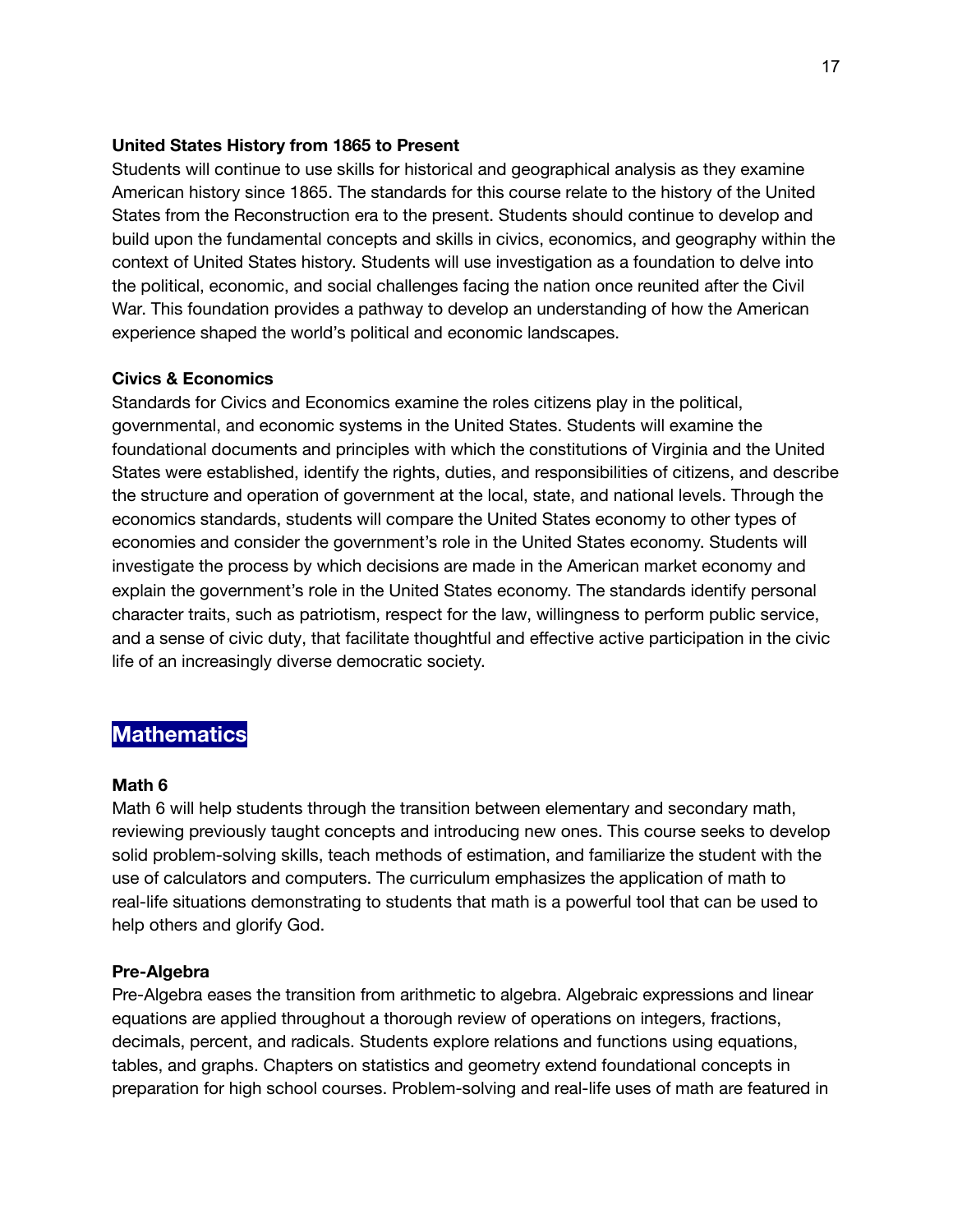each chapter. Dominion through Math exercises regularly illustrate how mathematics can be used to manage God's creation to His glory.

## **Math 8**

The eighth-grade standards continue to build on the concepts needed for success in high school level algebra, geometry, and statistics. Students will explore real numbers and the subsets of the real number system. Proportional reasoning is expounded upon as students solve a variety of problems. Students find the volume and surface area of more complex three-dimensional figures and apply transformations to geometric shapes in the coordinate plane. Students will verify and apply the Pythagorean Theorem creating a foundation for further study of triangular relationships in geometry. Students will represent data, both univariate and bivariate data, and make predictions by observing data patterns. Students build upon the algebraic concepts developed in the standards for grades six and seven mathematics, which include simplifying algebraic expressions, solving multistep equations and inequalities, and graphing linear functions. The grade eight standards are vital to providing a solid foundation in Algebra I for students in middle school mathematics.

# **Science**

## **Science 6**

Science 6 covers topics such as earthquakes and volcanoes, weather and erosion, natural resources, cells, scientific classification, atoms and molecules, the solar system, and genetics. The students will consider each topic within a biblical worldview and will develop critical thinking skills along with other science process skills such as classifying, inferring, communicating, measuring, experimenting, and collecting and recording data.

## **Life Science**

Life Science covers cell biology, genetics, the history of life, microbiology, botany, zoology, ecology, and human anatomy and physiology, all within a biblical framework. The students will learn about both the limitations and the benefits of science and will be challenged to use science as a tool to exercise dominion over the earth. Additionally, students will engage in dissection labs during this course as well.

## **Physical Science**

This curriculum teaches physical science from a biblical perspective and will encourage the students to use earth science as a means of loving others and exercising dominion over the earth. The curriculum aims to develop critical thinking skills and demonstrates how science can be used to solve problems. This course is a prep for high school Chemistry and Physics.

**Physical Education**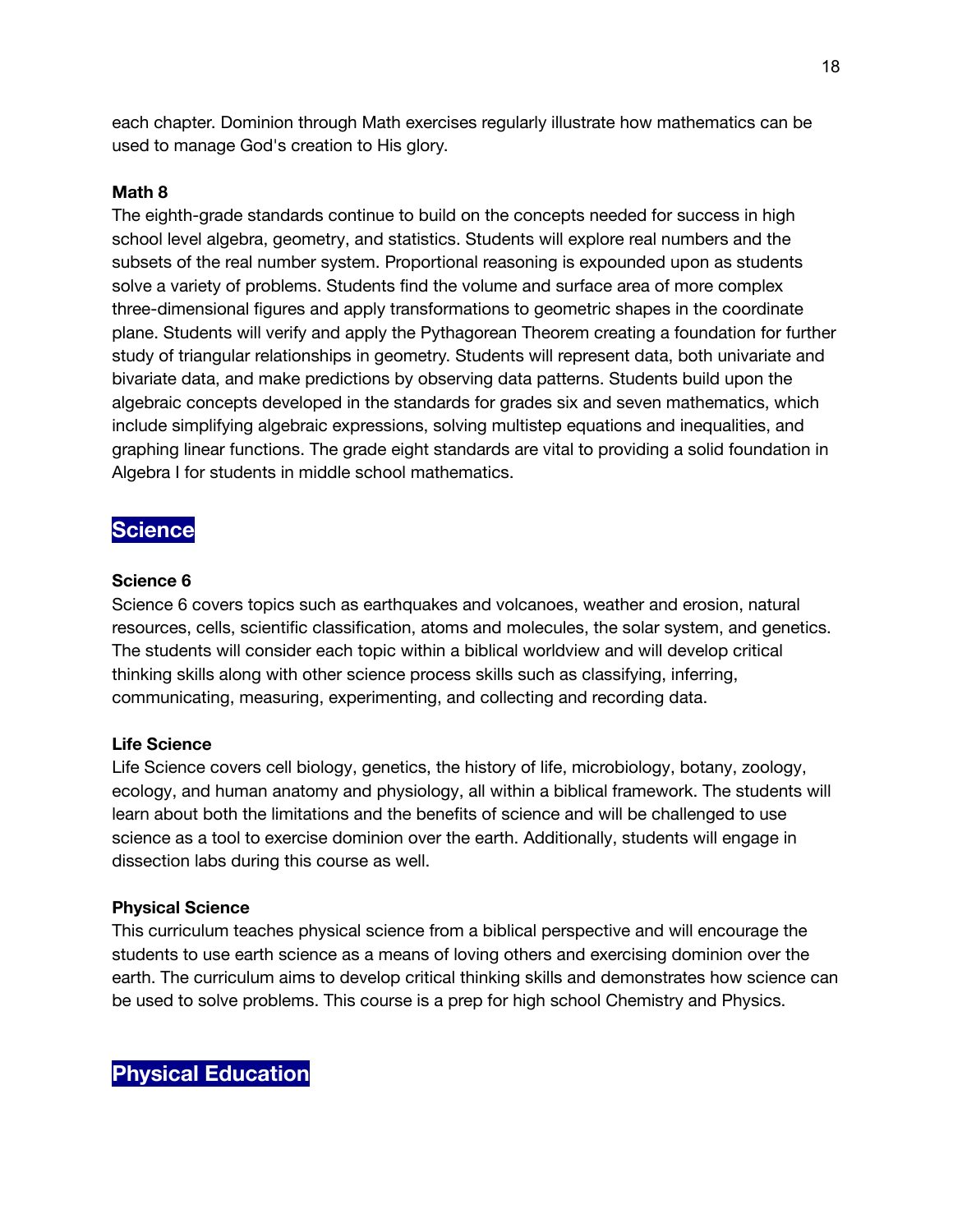The Health and Physical Education program at Virginia Academy is designed to develop students' manipulative and motor skills while teaching rules, strategies, and gameplay of a variety of sports. Students will also gain understanding of important fitness concepts through the instruction of the body's physiological response to diet and exercise.

# **World Languages**

#### **French**

This is a beginner's language course designed to explore the multiple facets of the French language and culture as well as prepare students for upper level French classes. The course is divided by themes through which the students will explore vocabulary, as well as the French culture and some basic grammar with an emphasis on daily-life communication and conversations. Students are offered a chance to be immersed in the language and culture, an environment that can be both challenging and fun.

#### **Spanish**

This course is a beginner's language course designed to explore the multiple facets of the Spanish language and culture of Latin America as well as prepare students for upper level Spanish classes. This course presents the basics of the Spanish language as spoken in Latin America. Students develop a beginning reading and conversational ability, laying the foundation for further study of the language.

## **Electives**

## **STEM (Science, Technology, Engineering, Math)**

In an effort to ensure its students are prepared to become future national and worldwide leaders in science, engineering, and innovation, Virginia Academy has initiated a Science, Technology, Engineering, and Mathematics (STEM) program and curriculum with a focus on project-based learning. All middle school students will receive STEM classes one/two times a week throughout the school year. The students will learn basic computer programming utilizing a program called SCRATCH and engage in engineering and robotics projects utilizing Lego Mindstorms.

#### **Art**

This course will allow students to perfect artistic techniques and deepen their understanding of various art themes. Each student will understand visual art as a way of expression and communication, experiment with different techniques and materials, appreciate their own artistic creations as well as the creation of others, and stimulate their own imagination and creativity. Students will engage in both short and long-term projects of drawing, painting, engraving, and sculpting.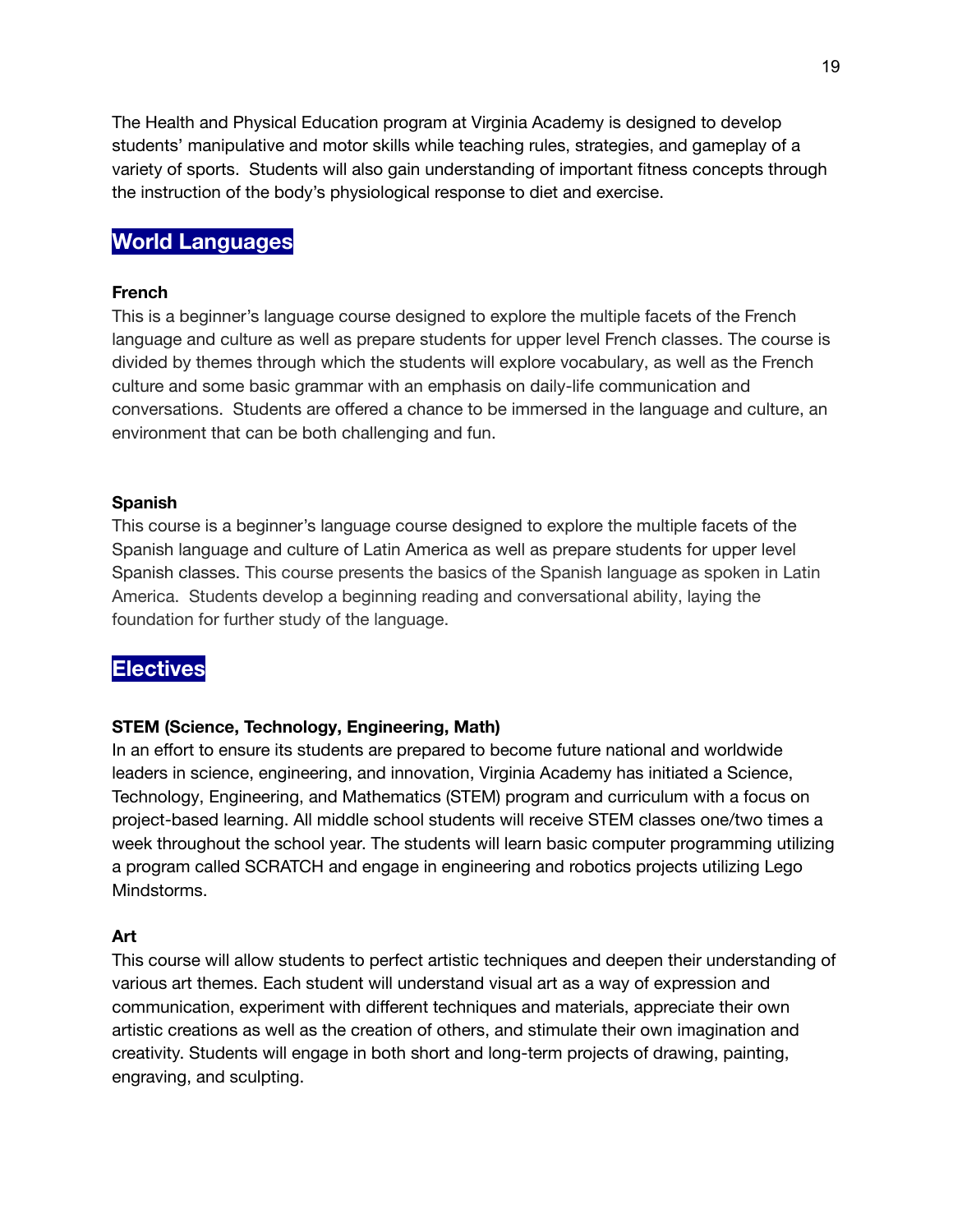## **Performing Arts**

This course combines chorus and drama into a single class, and students will be able to explore music and theatre as separate subjects as well as learn how they integrate. This class will be a unique opportunity to allow students to utilize their strengths as well as grow in areas that they are less comfortable. *The units in this course include, but are not limited to:b*asic/intermediate solfege, technical singing, vocal placement, basic theatre know-how and history, improvisation, stage movement, building monologues and characters, musical theatre, stage presence, breathing, and warming up.

#### **Guitar**

Students build basic guitar skills step-by-step with the help of hands-on exercises, audio and video recordings, and detailed illustrations. First, students get to know all the parts of your guitar, from frets to strings, and learn how to tune your instrument. After that, you'll explore the fundamentals of music notation and find out how to produce clear, beautiful notes and chords. You'll also discover how to control your rhythm, tempo, and volume, and how to express yourself artistically.

#### **Health**

Students develop more sophistication in understanding health issues and practicing health skills including physical, emotional, spiritual, and social. Each year, students will study different health topics including safety, nutrition, body systems, physical health/disease prevention, mental wellness, healthy decisions, and more.

#### **Bible**

Students will take introductory bible courses covering the life of Christ. Students will discover who Jesus was, what Jesus said, and the miracles that Jesus performed. The purpose of middle school bible is to build a strong foundation of the gospel and introduce other biblical connections in both the old and new testaments. Students are encouraged to study and apply God's word on their own and to strengthen their faith.

# **Course Designations and Descriptions (High School)**



**Art I Credit: 1**

Grades 9-12 Prerequisite: None

Visual Arts 1 emphasizes the development of the ability to recognize visual arts content, concepts, and skills needed to create, discuss, and understand original works of art. The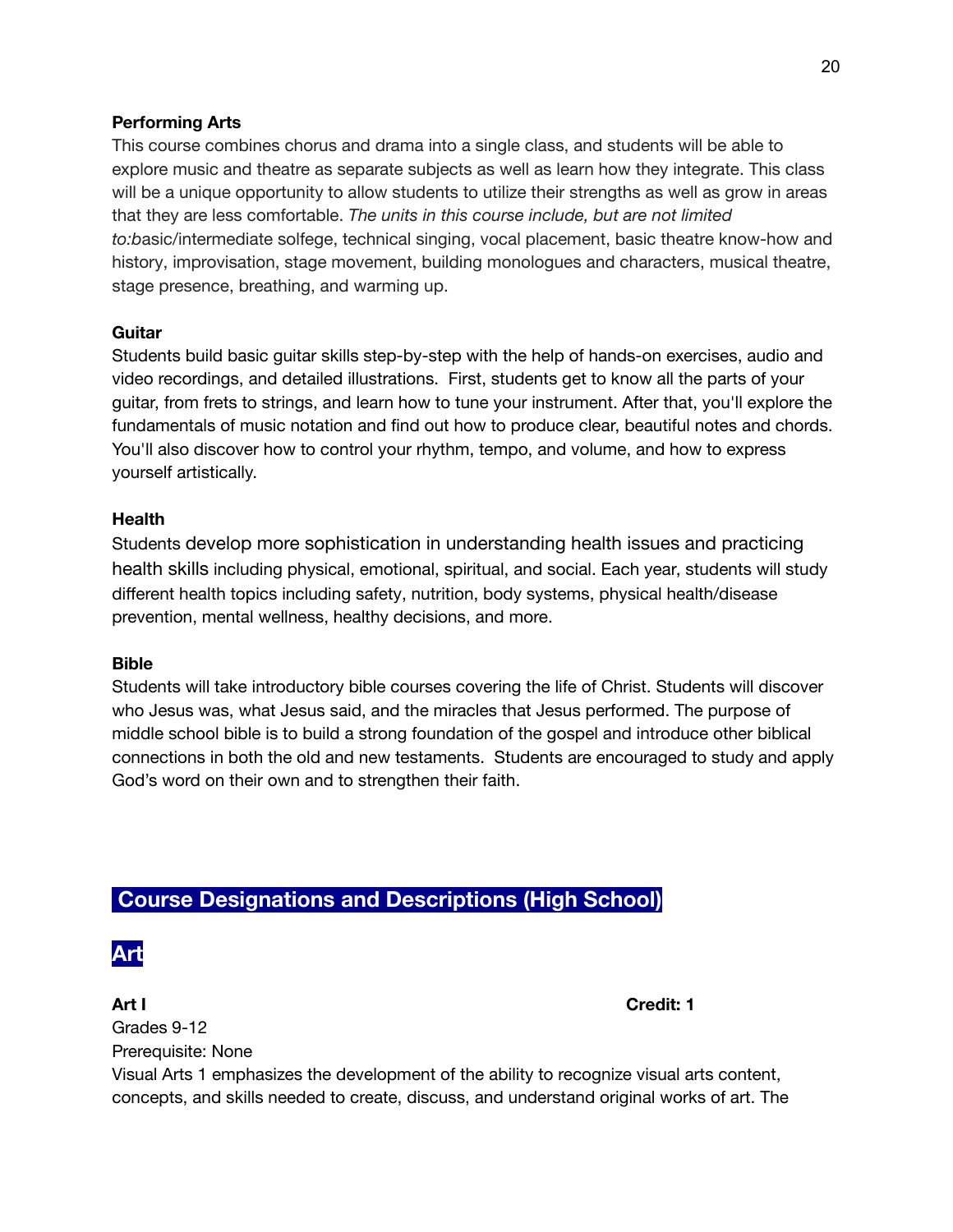student will also explore various art movements in history and explore different art cultures. Students will use the art-making processes to articulate ideas and personal life experiences and to explore their God given gifts and talents. The student will be required to maintain a portfolio documenting their artistic growth.

Grades 10-12 Prerequisite: Art I

Students will use the principles and elements of art, along with what they learn throughout the semester to create works of art. Visual Arts II builds on the basics of how to draw, different drawing techniques, positive verses negative space, 3-D works, and color theory. Students will learn about how their art can make an impact on the world for Christ. The student will be required to maintain a portfolio documenting their artistic growth.

## **Ceramics Credit .5**

Grades 9-12

This class will introduce students to building with clay. Emphasis will be placed on the design elements; line, shape, texture, and color. Focus will be on the hand building techniques; pinch, coil and slabs. Functional as well as sculptural applications will be explored.

## **Painting & Drawing Credit: .5**

## Grades 9-12

This course will introduce students to the fundamental processes of visual perception and artistic expression through painting and drawing. For painting, students will explore and experience a variety of painting techniques, media, and historical approaches to art. For drawing, students will focus on the development of observational skills and drawing techniques, employing a wide range of drawing media including charcoal and graphite. Students in this course will develop both technical abilities and creative responses to material and subject matter.

**English**

## **English 9 Credit: 1 Honors,** *weighted .5* Prerequisite: English 8

Strong reading and writing skills are essential for success in high school and beyond. This course is designed to prepare students to become careful readers, critical thinkers, and skilled writers, laying a foundation for writing success throughout their high-school (and later college) careers. In English 9, students will develop their skills in analyzing various texts, processing

# **Arts II Credit: 1**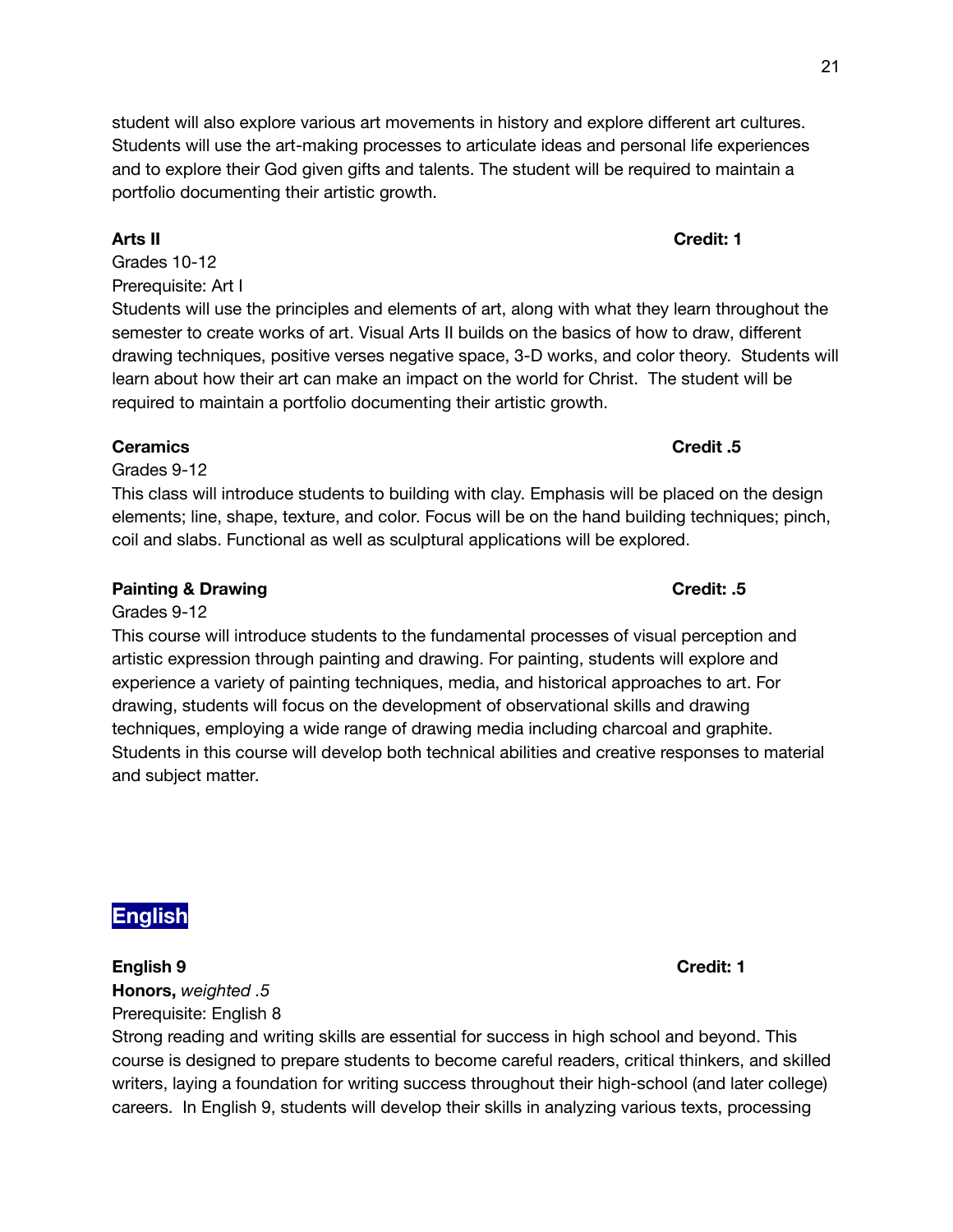that information in the context of a biblical worldview, and sharing their ideas through writing. Writing assignments will guide students through the writing process—prewriting, drafting, revising, and editing—as it applies to personal narratives, descriptive, informative, and persuasive writing. English 9 will also include a class project, and student writing will be showcased in a class newspaper. Our study of literature will complement this focus on writing, and students will be able to analyze the fundamentals of literature (point of view, characterization, tone, etc.) and respond to these texts through writing. Vocabulary studies will be connected to students' reading and will expand their knowledge of words to use in their own writing. Finally, grammatical concepts will be taught in the context of students' writing as using correct grammar will help students become more effective writers and communicators for Christ, which is the primary goal of this course.

#### **English 10 Credit: 1**

**Honors,** *weighted .5* Prerequisite: English 9

This course broadens students' understanding of literature by focusing on advanced literary concepts. Students will learn the method and the importance of literary analysis by studying pieces from several genres and interpreting them in light of biblical truth. Critical thinking skills are promoted as keys to understanding and appreciating literature. *S*ystematic grammar and usage instruction is provided with ample practice activities for students. Writing assignments are provided with an accompanying model that teachers and students can reference throughout the writing process. An overview of the Writing Process and writing strategies are discussed later in the year, but students will benefit from a review of the process throughout the entire year. Students engage in and critique small group learning activities for oral language instruction.

#### **English 11 Credit: 1**

**Honors,** *weighted .5* Prerequisite: English 10

In Grade 11, the reading and literature component focuses on a survey of American literature. Students are introduced to more than seventy authors in a study that connects the authors' lives and beliefs as revealed in their writings with the corresponding literary periods. Lessons examine Colonial-Revolutionary, Romantic, Realistic/Naturalistic, and Modern literature and issues such as Darwinism and religious liberalism. Introductory essays about the cultural and historical events that affect each literary period, biographical essays for each author, and discussion questions are offered for each author's body of included work. Parts of speech, sentence structure, phrases, clauses, punctuation, and more are reviewed while emphasizing their application to writing. Throughout the course, students will have opportunities to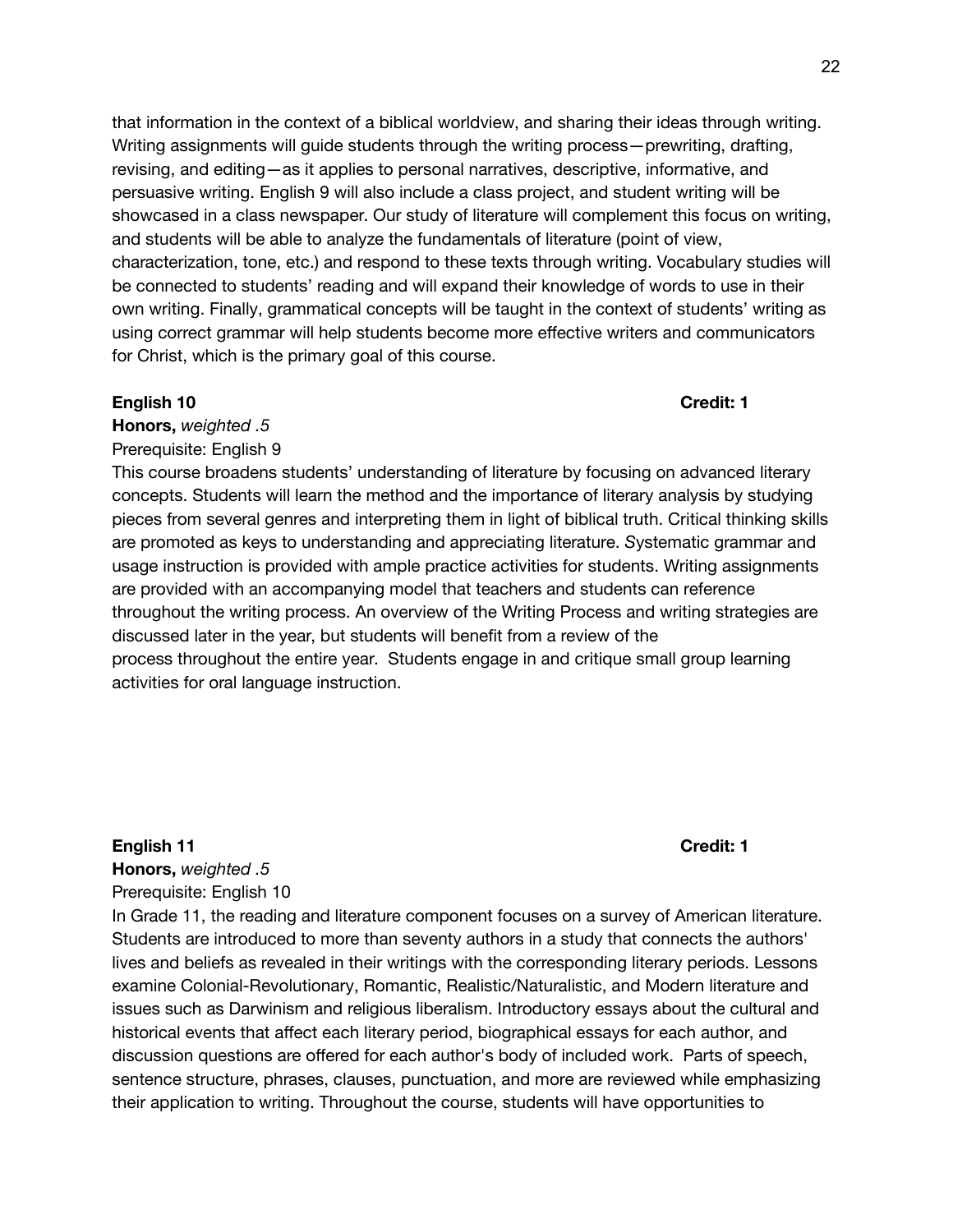strengthen writing skills through specific writing projects such as analytical essays, research papers, memoirs, interviews, and more.

#### **English 12 Credit: 1**

# **Honors,** *weighted .5*

Prerequisite: English 11

Our study in English 12 centers on four major themes in British literature: physical and psychological struggles, identity and the tension between appearance and reality, the complexity of human relationships, and writing as a tool for social criticism. The literature we read, while written by British authors and writers affected by British imperialism, reflects universal human experiences. Through the reading of short stories, novels, plays, and nonfiction works, students will prepare themselves for college by refining their literary analysis skills as they analyze a work's theme, style, and purpose. While studying British literature is a central part of this course, students will also leave English 12 as better writers and critical thinkers. A firm grasp of these details will aid in developing essential skills in literary analysis and appreciation, skills that can profitably applied to a study of scripture. Consequently, a major focus of this course is writing and research, and students will be required to complete a Senior Research Project where they create an original argument and locate, evaluate, synthesize, and correctly cite sources to support their own arguments and make a formal presentation of their findings. Coupled with our study of British literature, the heavy writing and research focus in English 12 will better equip students for college and the world after high school by advancing their critical thinking, writing, and reading skills.

#### **Fundamentals of Writing Credit: 1**

#### **Honors,** *weighted .5*

Fundamentals of Writing is a course designed for writers of all ability levels who would like to develop and cultivate their skills. This course provides a supportive and innovative environment in which students engage in writing workshops to refine their writing skills, particularly for expository and technical writing. This course focuses on the study of the fundamental elements of writing, including strategies for writing and aspects of nonfiction writing. It culminates with a collaborative writing thesis that they will submit for critique and final review and opportunities to submit their work to publications.

#### **Composition 101: College Reading and Writing (ORU)\* Credit: 1**

*weighted, 1.0* Grade 11-12 Prerequisite: English 10

Focuses on writing in response to readings and activities and on organization of essay writing, such as narration, description, illustration and argumentation. Includes review of grammar and mechanics. (3 College Credits)

**Composition 102: Reading & Writing in the Liberal Arts (ORU)\* Credit: 1** *weighted, 1.0*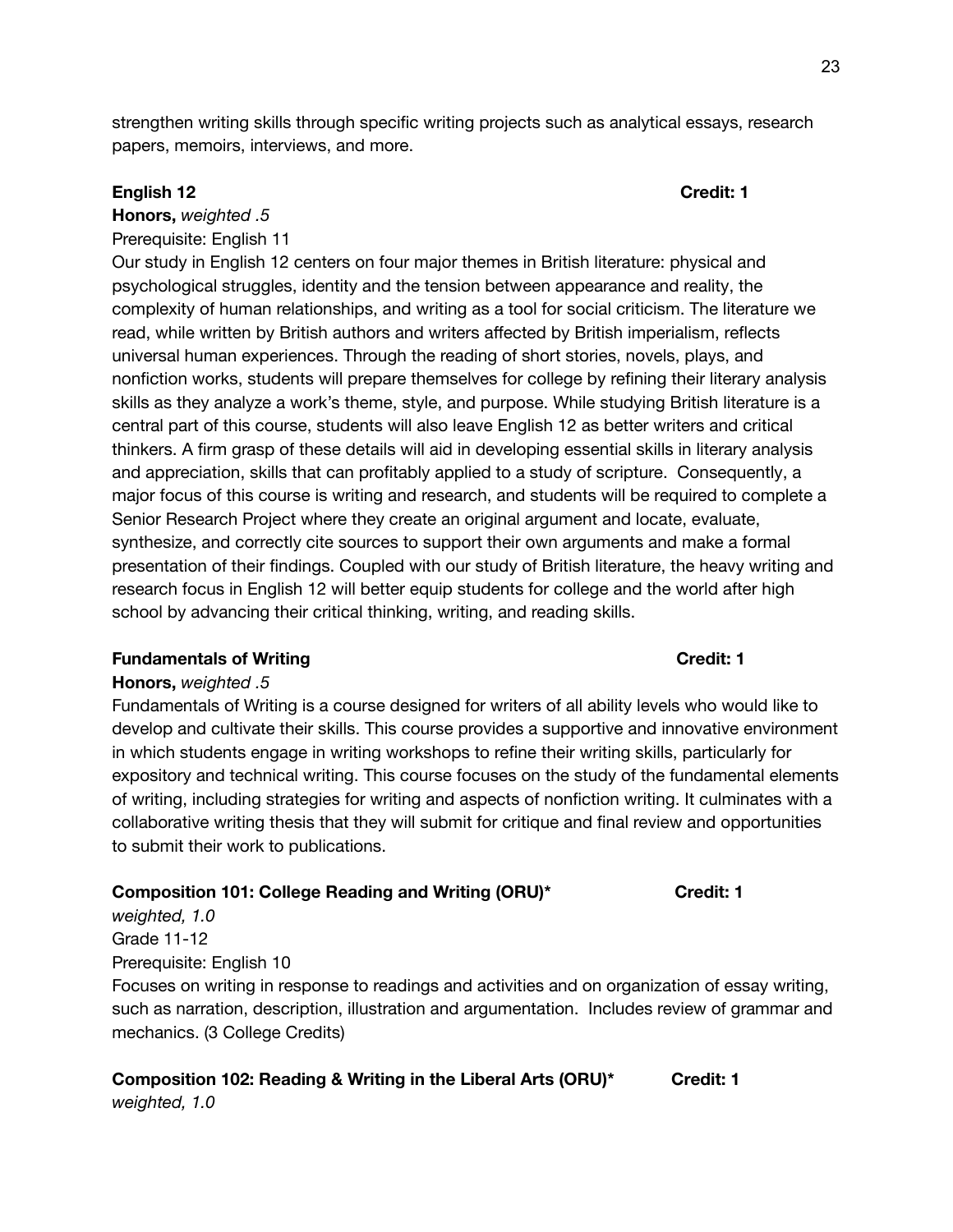Grade 11-12

Prerequisite: Comp 101

Writing based on selected readings (essay, nonfiction, poetry and short story), summary and paraphrase, and at least five formal essays including synthesis, analysis and critique. Emphasizes analytical thinking, critical reading and ethical incorporation of sources. Includes a five to eight page research paper. Students participate in peer review and revisions. (3 College Credits)

**\***Both Comp 101 and Comp 102 must be completed to satisfy English 11 or English 12 graduation requirement

## **English 111: College Composition I (NVCC)\* Credit: 1**

*weighted, 1.0* Grade 11-12 Perquisite: English 10

Students must achieve satisfactory scores on placement tests, SATs, or ACTs as established by the VCCS and adopted by the College, or ENF 1 or ENF 2 under the Virginia Placement Test. Introduces students to critical thinking and the fundamentals of academic writing. Through the writing process, students refine topics; develop and support ideas; investigate, evaluate, and incorporate appropriate resources; edit for effective style and usage; and determine appropriate approaches for a variety of contexts, audiences, and purposes. Writing activities will include exposition and argumentation with at least one researched essay. (3 College Credits)

## **English 112: College Composition II (NVCC)\* Credit: 1**

*weighted, 1.0* Grades 11-12 Prerequisite: English 112

Students must successfully complete ENG 111 or its equivalent, and must be able to use word processing software. Continues to develop college writing with increased emphasis on critical essays, argumentation, and research, developing these competencies through the examination of a range of texts about the human experience. Requires students to locate, evaluate, integrate, and document sources and effectively edit for style and usage. (3 College Credits)

**\***Both English 111 and English 112 must be completed to satisfy English 11 or English 12 graduation requirement

## **English 251: Survey of World Literature I (NVCC)\* Credit: 1** *weighted, 1.0* Grade 12 Prerequisite: English 112

Examines major works of world literature. Involves critical reading and writing. (3 College Credits)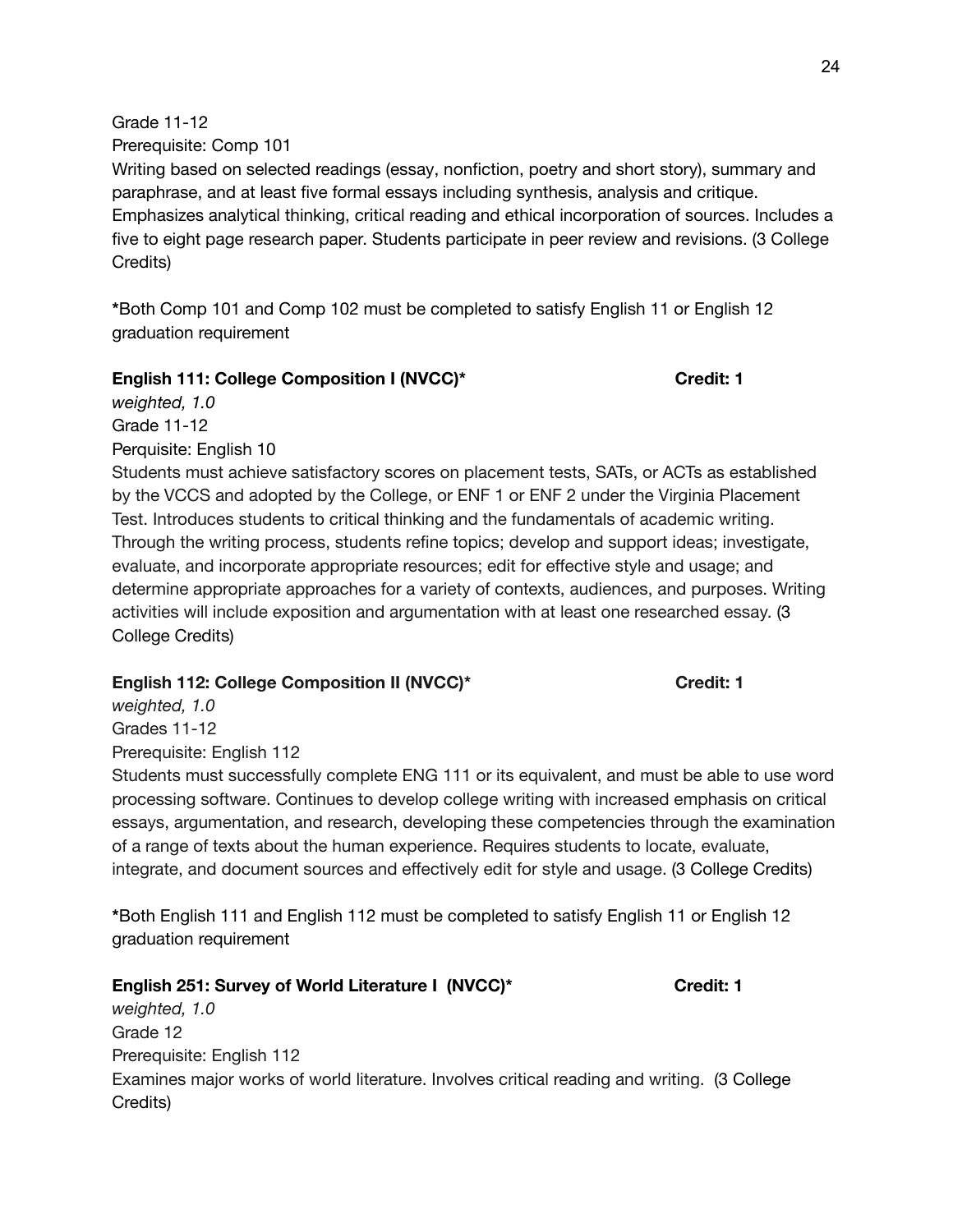## **English 252: Survey of World Literature II (NVCC)\* Credit: 1** *weighted, 1.0* Grade 12 Prerequisite: English 251 Examines major works of world literature. Involves critical reading and writing. (3 College Credits)

**\***Both English 251 and English 252 must be completed to satisfy English 12 graduation requirement

## **Health and Physical Education**

**Health and Physical Education 9 (PE) Credit: 1**

Prerequisite: None

Grade 9

Students are offered a variety of challenging activities with an emphasis on incorporating the five components of fitness into a fitness plan. High School Health and Physical Education is scheduled for one block every other day. Students begin to develop personal choices for preferred activities that include cooperative games, individual and dual sports, team sports, rhythmic activities, physical fitness testing, and lifetime fitness and recreational activities. The 9th grade health curriculum includes topics such as personal fitness and nutrition; stress and mental health; spiritual health; risk behaviors; consumer health and health agencies; global health issues; certification training in Cardio-Pulmonary Resuscitation (CPR), Automatic External Defibrillation (AED) and First Aid; community health; and the use of technology in making informed, healthy choices. Selected Family Life Education (FLE) topics are also included in this course.

## **Health and Physical Education 10 Credit: 1**

## Grade 10

Students are offered a variety of challenging activities with an emphasis on incorporating the five components of fitness into a fitness plan. High School Health and Physical Education is scheduled for one block every other day. Students begin to develop personal choices for preferred activities that include cooperative games, individual and dual sports, team sports, rhythmic activities, physical fitness testing, and lifetime fitness and recreational activities. The 10th grade health curriculum includes topics such as alcohol, tobacco, and other drugs; organ donation; nutrition and wellness planning; spiritual health; risk behaviors; emotional health; peer pressure; and conflict resolution. Selected Family Life Education (FLE) topics are also included in this course.

## **Advanced Physical Education Credit: 1**

25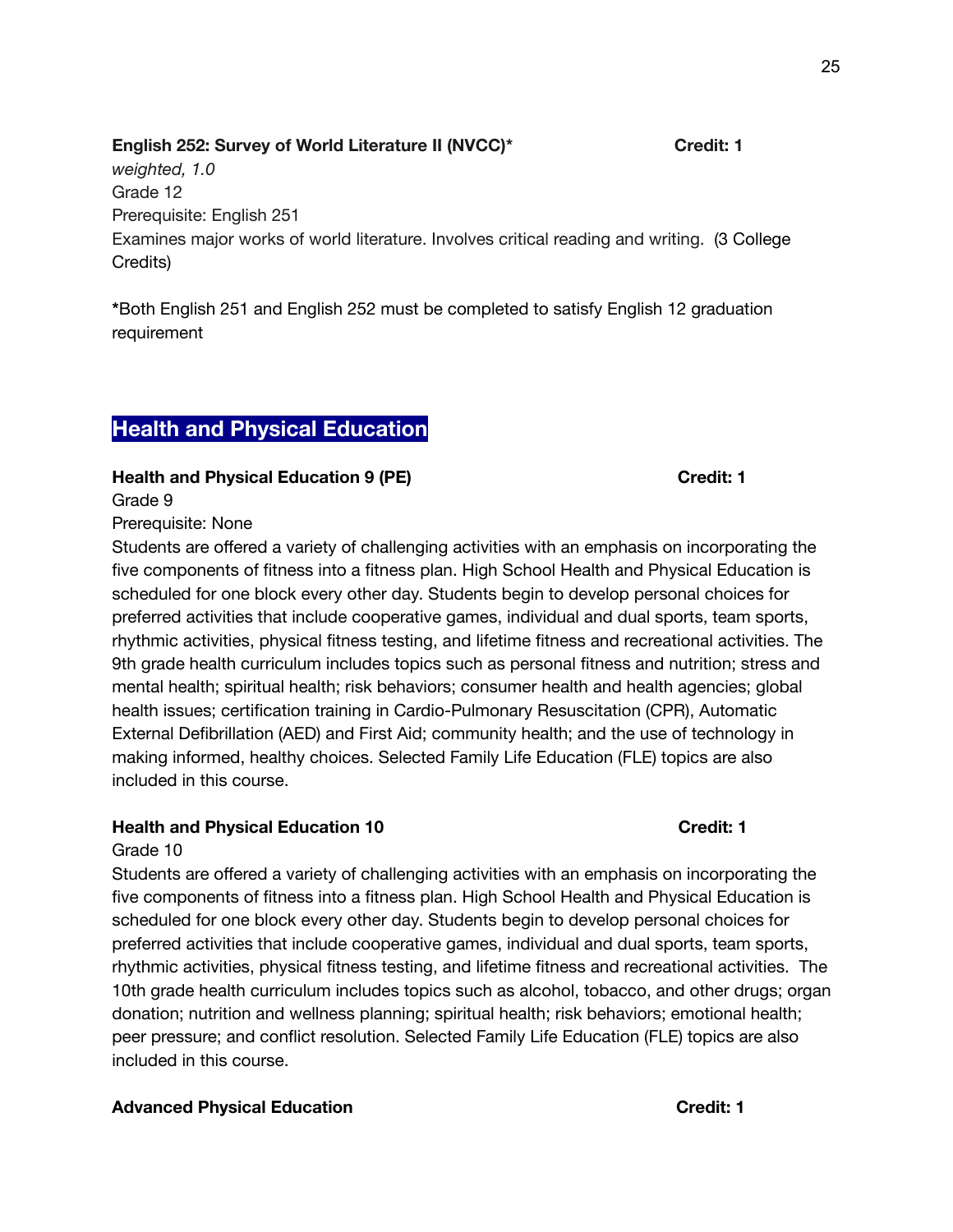This elective course is designed for students who have an interest in maintaining overall fitness for life. Advanced PE promotes an appreciation of the benefits of lifetime physical fitness, with an emphasis placed on self-selection of activities that the student will be likely to continue for a lifetime. Students have the opportunity to develop an advanced level of proficiency in the following areas: individual and dual sports, team sports, weight training and conditioning, personal fitness, recreational activities, and rhythmic activities. Students also develop a fitness portfolio that includes personal fitness goals, nutrition and healthy choices.

## **World Languages and Cultures**

**French I Credit: 1**

Grades 8-12

Prerequisite: None

French I is a beginner's language course level designed to explore the multiple facets of the French language and culture while being entirely conducted in French. This course is divided by themes, through which the students will explore vocabulary, the French culture and some basic grammar with an emphasis on daily-life communication and conversations. Entering French I will be like entering a French speaking country. Students are offered a chance to be immersed in the language and culture, an environment that can be both challenging and fun. In today's global society where over 7000 languages coexist and influence one another, learning a second language is an amazing asset in life, not only on a professional level, but also on a personal one. Students will also review scripture translations and discuss mission opportunities.

#### **French II Credit: 1**

Grades 8-12

#### Prerequisite: French I

French II strengthens students' comprehension of the spoken and written language. Students learn how to respond in real-life situations while expanding their vocabulary and improving their reading skills. They increase freedom of expression through oral and reading comprehension exercises based on excerpts from great French literary works – both Christian and secular. Grammar exercises focus on reflexive verbs, direct and indirect pronouns, subjunctive mood, and preterit, imperfect, conditional, and past-perfect tenses. Students learn about the many French-speaking lands around the world. Supplements include songs, verses, and video clips. The instructor presents material in both English and French.

#### **French III Credit: 1**

Grades 9-12 Prerequisite: French II

French III reviews and builds on the grammar and vocabulary taught in French II to enhance conversational, reading, listening, and writing skills. Students study compound verb tenses and the subjunctive and passive moods. They focus on French history, geography, industry, daily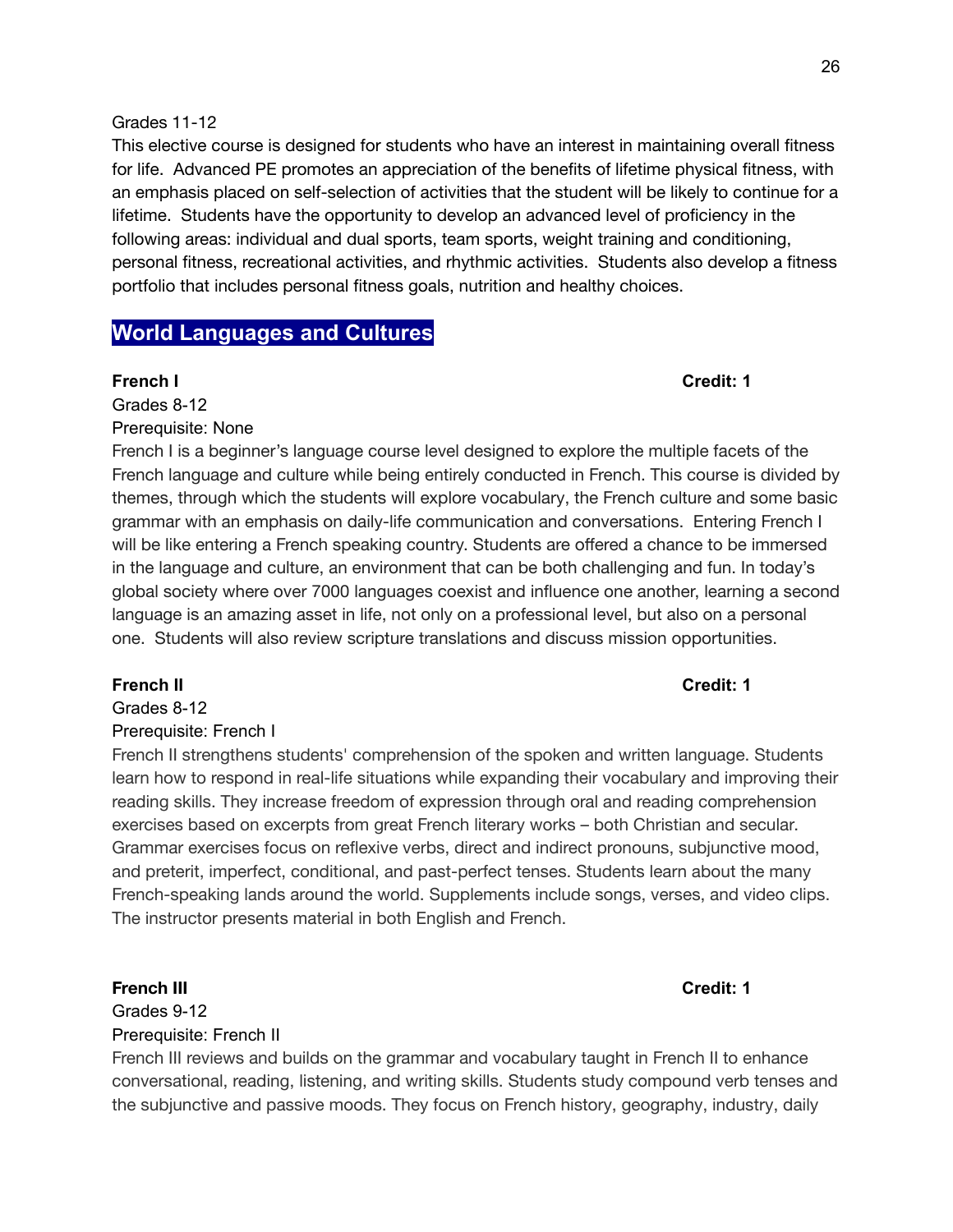27

life, fine arts, and famous scientists. French III incorporates all four language skills: reading, speaking, listening, and writing. The instructor presents material primarily in French.

## **Spanish I Credit: 1**

Grades 8-12

Prerequisite: None

Spanish I presents the basics of the Spanish language as spoken in Latin America. Students learn greetings, verb conjugations, basic vocabulary, pronunciation, and grammatical structures and get a glimpse of the Spanish-speaking world as a mission field. Students develop a beginning reading and conversational ability, laying the foundation for further study of the language. The course emphasizes understanding and practical application rather than rote memory. Students should have a basic understanding of English grammar before beginning this course.

## **Spanish II Credit: 1**

Grades 9-12 Prerequisite: Spanish I

Spanish II builds on the foundation of Spanish I. Students learn to communicate in everyday situations, such as in schools, restaurants, stores, hotels, doctor's offices, banks, airports, and at sporting events. They learn key grammatical principles including reflexive verbs, direct and indirect object pronouns, and preterit and imperfect tenses, as well as Scripture passages that prepare them to share the gospel.

## **Spanish III Credit: 1**

Grades 9-12 Prerequisite: Spanish II

The curriculum for Spanish III is intended to engage students in communication with spoken and written Spanish language. Students will also continue to familiarize themselves with different perspectives of the target language culture through experiences with its products and practices. This includes scripture verses and stories from missionaries. Through the study of thematic vocabulary and more advanced grammatical structures, students will be able to imitate appropriate gestures, intonation, and common idiomatic expressions through social interaction. The course continues to build on the four aspects of communication: listening, speaking, reading, and writing.

# **Mathematics**

**Algebra I Credit: 1 Honors,** *weighted .5* Grades 9-12 Prerequisite: Successful Completion of Pre-Algebra or Grade 8 Mathematics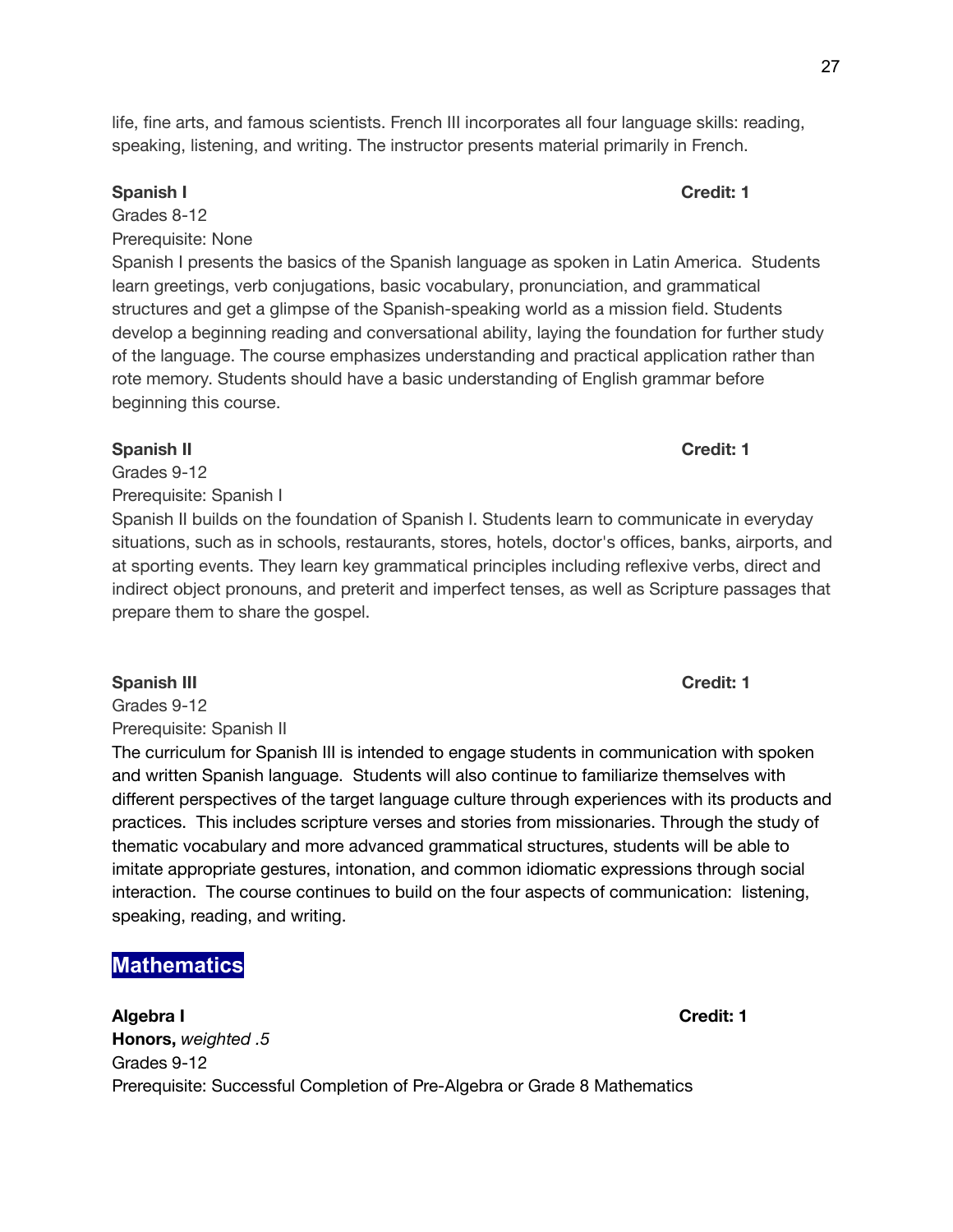Algebra I incorporates concepts and skills necessary for students to pursue the study of rigorous advanced mathematics. The arithmetic properties of numbers are extended to include the development of the real number system. The fundamental concepts of equality, functions, multiple representations, probability, and data analysis guide the activities that allow students to enhance problem solving skills. Computers and graphing calculator technologies are incorporated into the curriculum in order to allow students opportunities to explore concepts, provide visual models to support the learning of algebraic concepts, and as powerful tools for solving and verifying solutions to equations and inequalities. Mathematical communication and reasoning are emphasized throughout the course. Biblical truths and principles are taught through dominion modeling exercises that illustrate how mathematics is used to serve others and glorify God.

#### **Geometry Credit: 1**

**Honors,** *weighted .5* Grades 9-12 Prerequisite: Algebra I

Geometry is the combined study of plane, solid, and coordinate geometric concepts that provide students with the skills necessary for the study of advanced mathematics. Investigations of lines, planes, congruence, similarity, areas, volumes, circles, and three-dimensional shapes are incorporated to provide a complete course of study. Formal and informal deductive reasoning skills are developed and applied to the construction of formal proofs. An emphasis on reasoning, problem solving, and proof is embedded in the course and includes two- column proofs, paragraph proofs, and coordinate proofs. Computers and graphing calculator technologies are incorporated into the curriculum in order to allow students opportunities to explore concepts, engage in inquiry based learning, provide visual models to support the learning of geometric concepts, and as powerful tools for solving and verifying solutions to equations and inequalities. The curriculum is biblically based and contains one feature section per chapter on "Geometry and Scripture". Mathematical communication and reasoning are emphasized throughout the course.

#### **Algebra II Credit: 1**

**Honors,** *weighted .5* Grades 9-12 Prerequisite: Algebra I

Algebra II provides a thorough study of functions, including parent functions, families of functions, and transformational graphing. Transformational graphing uses translations, reflections, dilations, and rotations, to generate a family of graphs from a parent graph. The continued study of equations, systems of equations, inequalities, and systems of inequalities builds on Algebra I concepts while polynomials, imaginary numbers in the complex number system, and sequences and series allow additional opportunities for modeling and practical applications. Relevant applications and examples are presented in the feature sections "Algebra and Scripture". Graphing calculators and other emerging technologies are incorporated into instruction to enhance teaching and learning. Mathematical communication,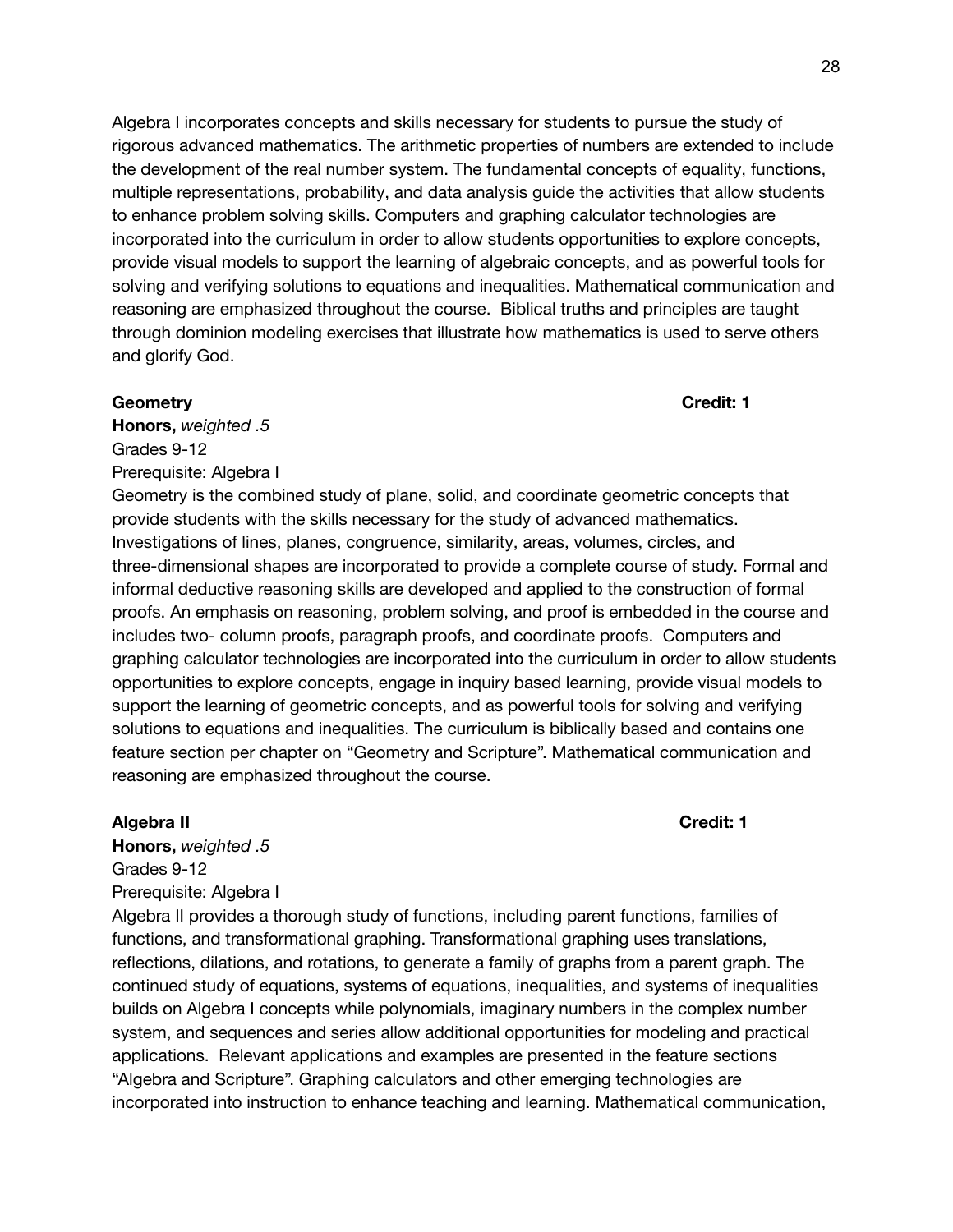reasoning, problem solving, critical thinking, and multiple representations are emphasized throughout the course.

## **Algebra II/Trigonometry,** *weighted .5* **Credit: 1**

Prerequisite: Algebra I and Geometry

Algebra II/Trigonometry provides a thorough study of functions, including parent functions, families of functions, and transformational graphing. Transformational graphing uses translations, reflections, dilations, and rotations, to generate a family of graphs from a parent graph. The continued study of equations, systems of equations, inequalities, and systems of inequalities builds on Algebra I concepts while polynomials, imaginary numbers in the complex number system, matrices, and sequences and series allow additional opportunities for modeling and practical applications. Relevant applications and examples are presented in the feature sections "Algebra and Scripture".

The study of trigonometry includes trigonometric definitions, applications, equations, and inequalities. The connections between right triangle ratios, trigonometric functions, and circular functions are emphasized. Graphing calculators and other emerging technologies are incorporated into instruction to enhance teaching and learning. Mathematical communication, reasoning, problem solving, critical thinking, and multiple representations are emphasized throughout the course.

## **Statistics & Probability Credit: 1** Grades: 10-12 Prerequisite: Algebra II

The statistics course topics include collecting and interpreting data through numerical methods, binomial and normal distribution, probability, linear correlation and regression, analysis of variance, and other descriptive statistical methods. Students should be able to transform data to aid in data interpretation and prediction and test hypotheses using appropriate statistics.

#### **Math 105: College Algebra (ORU) Credit: 1**

*weighted, 1.0* Grades 11-12 Prerequisite: Algebra II A treatment that developed the concepts of number systems, absolute value, inequality, domain, range, local extremes, zeros, relations, and functions. Functions studied include those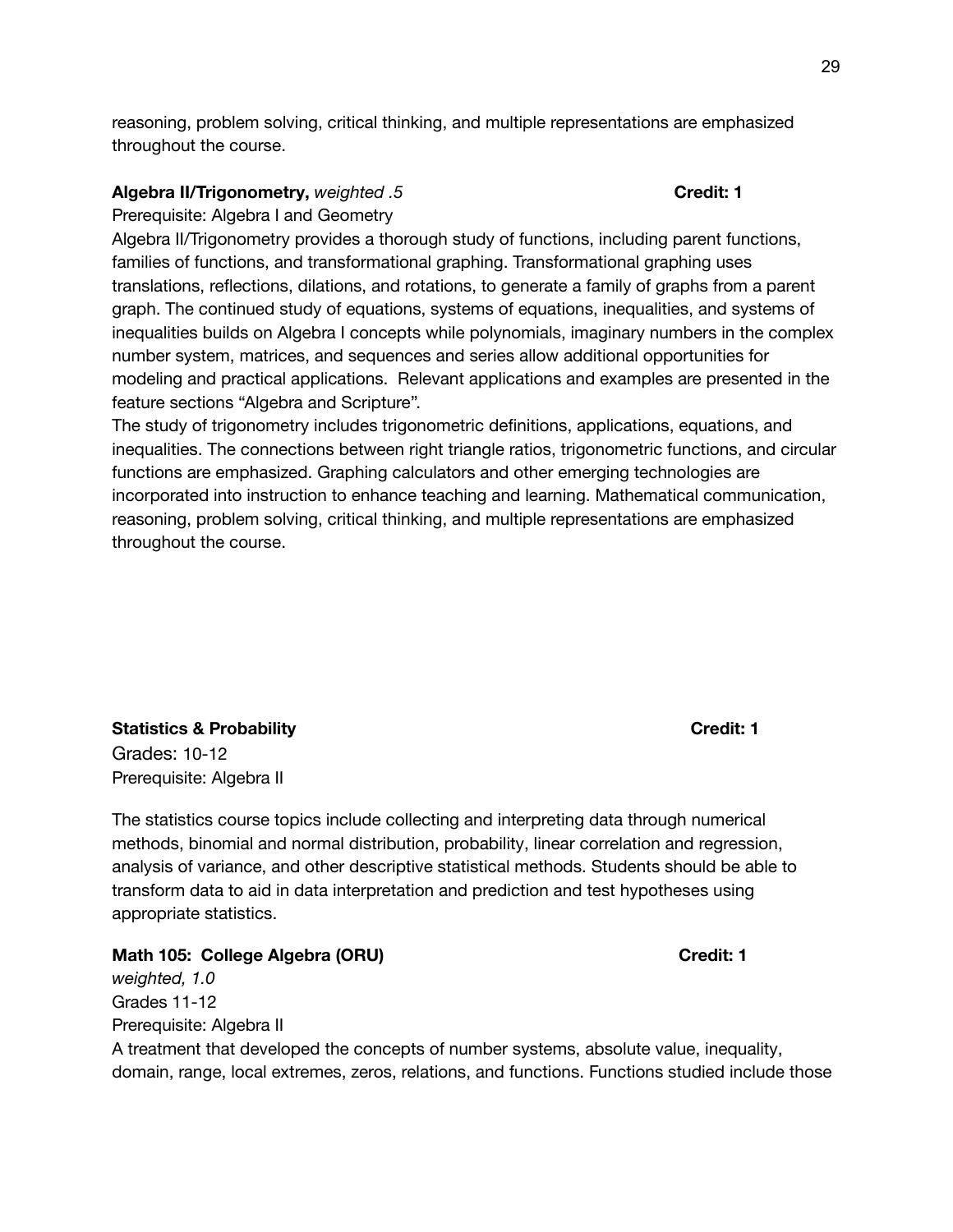that are linear, polynomial, radical, absolute value, exponential and logarithmic. (3 College Credits)

## **Math 106: Trigonometry (ORU) Credit: 1**

*weighted, 1.0* Grades 11-12 Prerequisite: Math 105 A continuation of MAT 105. The concepts developed in the first course are expanded and considered in relationships to rational functions, trigonometric functions, and conic sections. (3 College Credits)

# **Math 151: Math for the Liberal Arts I (NVCC)\* Credit: .5**

*weighted, 1.0* Grades 11-12 Presents topics in sets, logic, numeration systems, geometric systems, and elementary computer concepts. (3 College Credits)

## **Math 152: Math for the Liberal Arts II (NVCC)\* Credit: .5**

*Weighted, 1.0* Grades 11-12 Presents topics in functions, combinatorics, probability, statistics, and algebraic systems. (3 College Credits)

**\***Both Math 151 and Math 152 must be completed to satisfy Mathematics graduation requirement

## **Precalculus Credit: 1**

Grades 10-12

Prerequisite: Algebra II

Advanced Algebra/Precalculus emphasizes polynomial, exponential, logarithmic, and rational functions, theory of equations, sequences and series, conic sections, limits, mathematical induction, and the Binomial Theorem. Trigonometry topics include triangular and circular definitions of the trigonometric functions, establishing identities, special angle formulas, Law of Sines, Law of Cosines, and solutions of trigonometric equations. Constructing, interpreting, and using graphs of the various function families are stressed throughout the course of study. Students are encouraged to explore fundamental applications of the topics studied with the use of graphing calculators. Mathematical communication, reasoning, problem solving, critical thinking, and multiple representations are emphasized throughout the course.

## **Calculus Credit: 1**

Grades 11-12 Prerequisite: Advance Algebra/Precalculus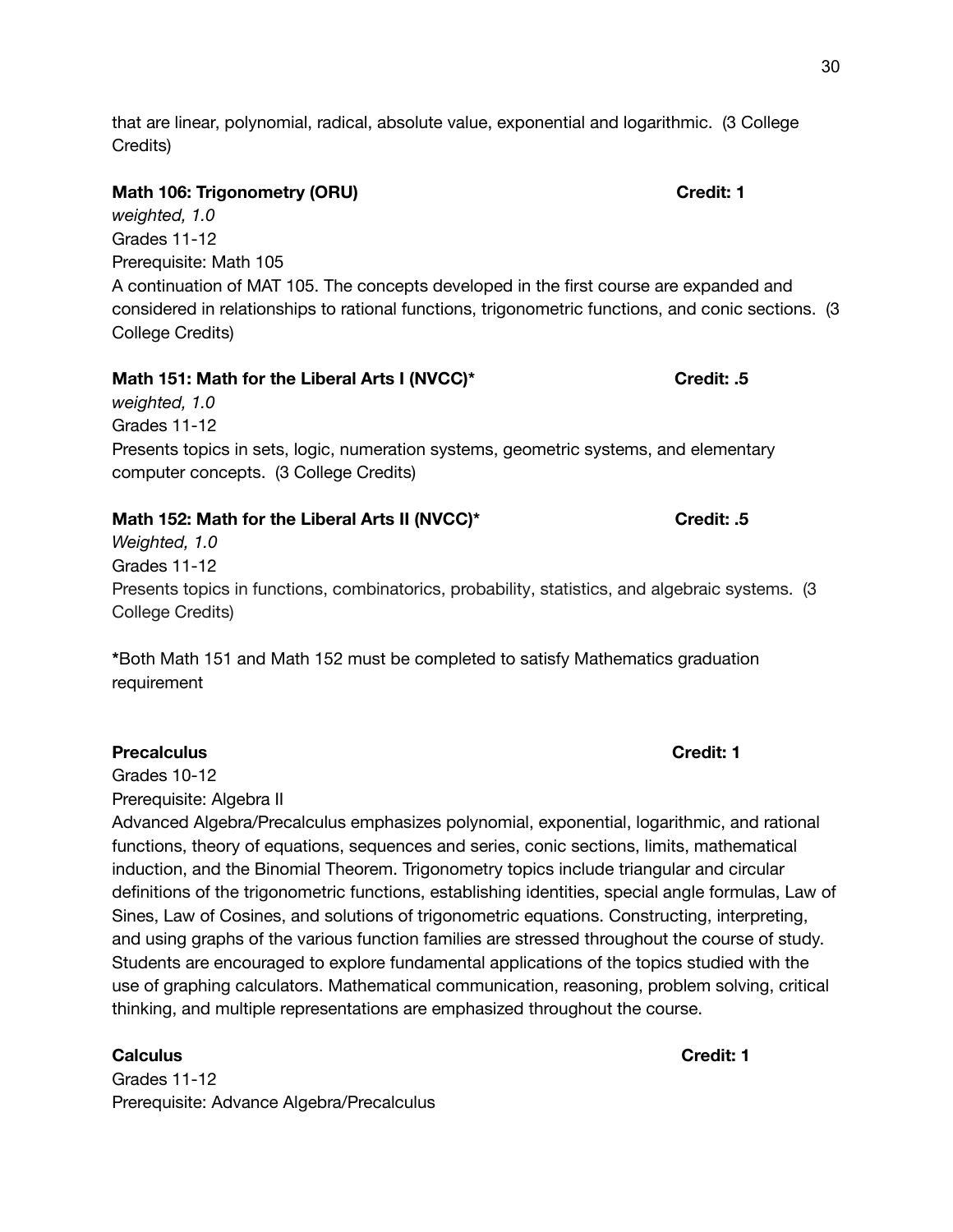Calculus explores the topics of limits/continuity, derivatives, and integrals. These ideas are examined using a multi- layered approach including the verbal, numerical, analytical, and graphical analysis of polynomial, rational, trigonometric, exponential, and logarithmic functions and their inverses. The student is expected to relate the connections among these approaches. Students are also required to synthesize knowledge of the topics of the course to solve applications that model physical, social, and/or economic situations. These applications emphasize derivatives as rates of change, local linear approximations, optimizations and curve analysis, and integrals as Reimann sums, area of regions, volume of solids with known cross sections, average value of functions, and rectilinear motions. Emerging technologies are incorporated into the curriculum as they become available. Calculus helps us understand the world that God has created and allows us to see His beauty and sovereignty in all things while also helping us engage the world in order to do His work obediently.

# **Music**

## **High School Guitar 1 Credit: 1**

#### Grades 9-12

This class is open to high school students who have successfully completed the VAA Middle School guitar courses, have previous musical experience, or are interested in gaining musical experience. Topics include standard musical notation; knowledge of the fretboard through fifth position; introduction to left- and right-handed techniques, including fingerstyle and pick technique; fundamentals of music; chords; basic song accompaniment; music history; listening; and understanding of guitar terminology. Guitar 1 also includes solo and ensemble literature. A variety of musical styles are explored. Students must have access to an acoustic guitar.

## **High School Guitar 2 Credit: 1**

Grades 9-12 *Prerequisite*: High School Guitar 1

This class is open to students who have successfully completed High School Guitar 1. Students who do not meet this prerequisite may be accepted by audition. The purpose of this course is to prepare students for a lifetime of guitar playing and music appreciation. Topics include completion of the fingerboard, refinement of right- and left-handed technique, advanced chord forms, scales, improvisation, and solo and ensemble repertoire. A variety of musical styles are explored. The ensemble is performance-oriented and is involved in concert appearances. As a co-curricular ensemble, performances outside regular school hours are a requirement. Students must have access to an acoustic guitar.

**High School Piano Lab Credit: 1** Grades 9-12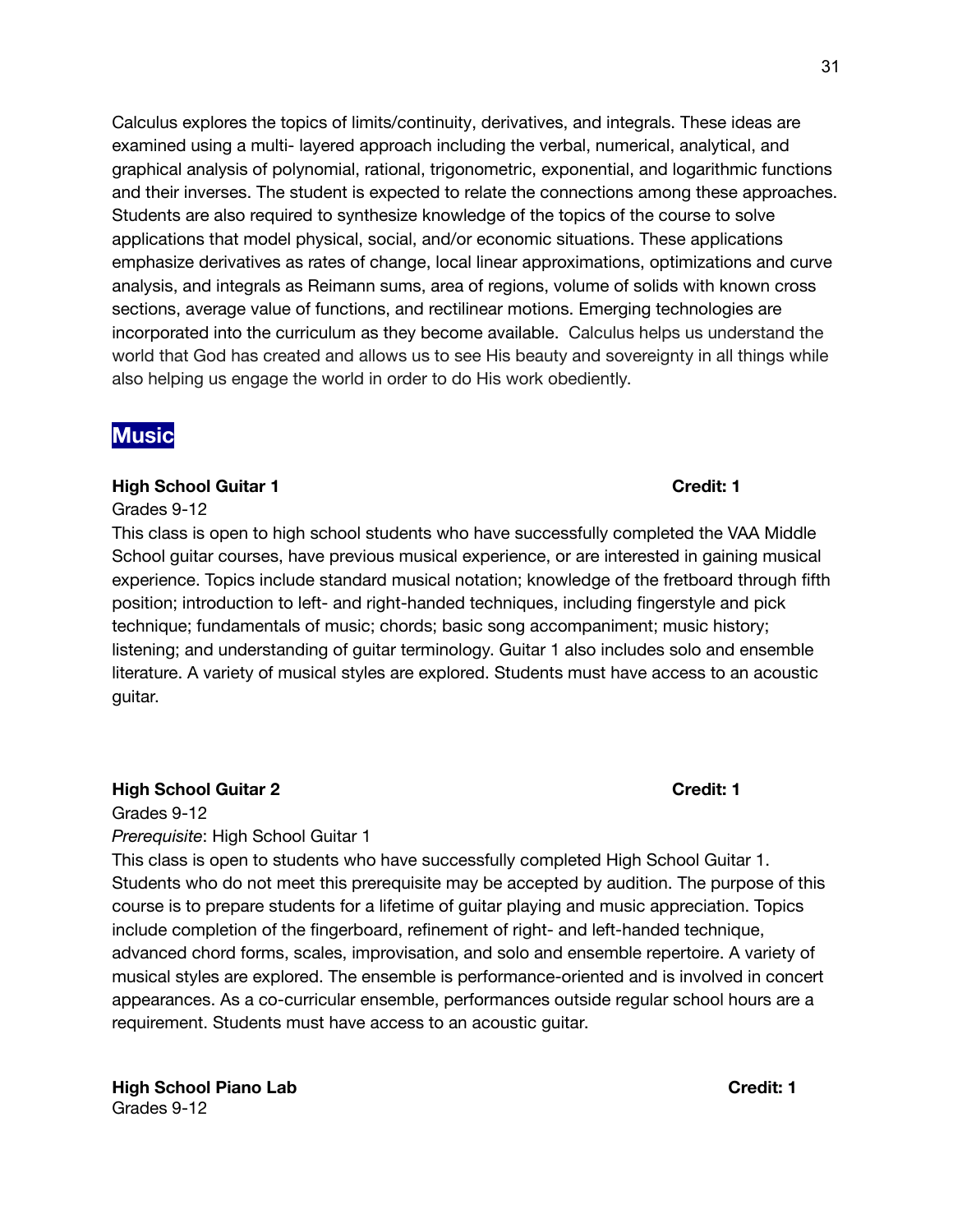#### **Choir Credits: 1**

## This class is open to high school students of every level of piano experience including those with no formal experience. This class will address musical topics including standard notation, rhythm, listening, musical history, and performance techniques. Topics will vary based on students' abilities. Performance is a requirement upon teacher discretion. Students must have access to a piano or keyboard.

## **Theater Credit: 1**

Grades 9-12

Theater Arts is a course in which students explore the performing elements of theater. They are exposed to the major elements of live theater and gain knowledge through study, practice, and class performance. Units of study include improvisation, basic acting, and audition skills.

## **Tech Theater Credits: 1**

## Grades 9-12

Tech theater is an exploration of the duties of theater technicians and their contribution to the dramatic production. Topics covered include lighting, sound, set design, makeup, costuming, props, and other technical elements. Technical theater incorporates both academic study and hands-on application of knowledge and skills.

Grades: 9-12

Choir is a course in which students explore the use of their voices and bodies as musical instruments. Students will create music with others in various settings and genres while learning technique, theory, and musicality. This course will culminate in several musical performances and provide support for the chapel and performing arts departments.

## **Cinematography Credits: 1**

Grades: 9-12

Cinematography is a beginner-level course that explores the art of visual storytelling. It provides a firm overview of the technical foundation for effectively using the camera, lighting, and other tools to convey your message. Students will work within several mediums and programs to create both short and long-term projects. This course will culminate in a final film presentation at the end of the year.

# **Science**

**Earth Science Credits: 1 Honors,** *weighted .5* Grades 9-10 Prerequisite: None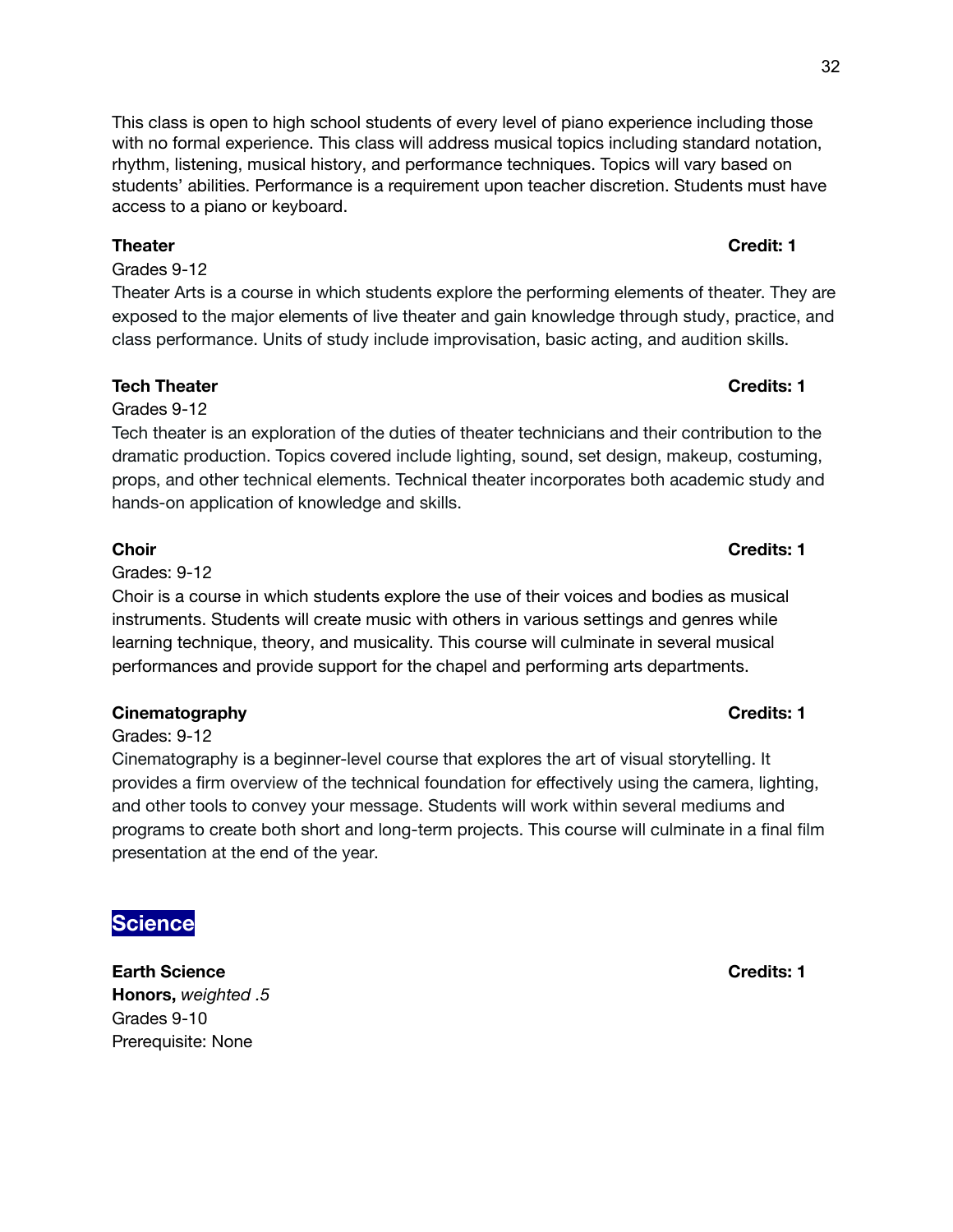Earth Science is a study of the interrelationships between the composition, structure, processes, and history and its atmosphere, meteorology, oceanography, and astronomy in God's creation. Various scientists and their contributions are studied. Students interpret various maps, charts, and tables and utilize technology, including GIS and GPS, to organize and analyze data. Facility in using many different kinds of maps and graphics is a major outcome of learning earth science. Students also consider costs and benefits of using the Earth's resources in problem-solving situations.

**Biology Credits: 1**

**Honors,** *weighted .5* Grades 9-10 Prerequisite: None

Students taking Biology will see God's power and glory in creation as the learn detailed knowledge of living systems. Areas of study include cellular organization and processes, molecular biology, classification of organisms, genetics, evolution, and ecosystems. This course is designed to give students multiple experiences conducting science research as a means to develop biology content knowledge and scientific thinking. Students interpret biological information and utilize technology, and biological protocols to organize and analyze data. Students learn the role that scientific evidence and scientific thinking plays in development of new scientific knowledge in the field of biology. Students are expected to collect and communicate data with descriptive statistics and graphical representations. In addition, students answer research questions using scientific data and draw conclusions using their biological content knowledge.

#### **Chemistry Credit: 1**

**Honors,** *weighted .5* Grades 10-12 Prerequisites: Algebra I

Chemistry students develop an appreciation for the interaction between matter and energy. Students investigate the structure, properties, and reactions of matter. Classroom study is balanced with laboratory experiences to deepen the students' understanding of Chemistry. Chemistry related career features inform students of opportunities to serve God and mankind through science. Analytical experimental investigations are conducted using the scientific method, and proper safety precautions are employed. Students investigate kinetic theory, the Periodic Table stoichiometry, reactions and equations, and chemical equilibrium. Students report findings of both qualitative and quantitative data using effective communication skills, correct expression of significant figures and error, and factor labeling in problem solving. Chemistry is designed as a challenging course requiring advanced reading and writing skills.

**Environmental Science Credit: 1 Honors,** *weighted .5*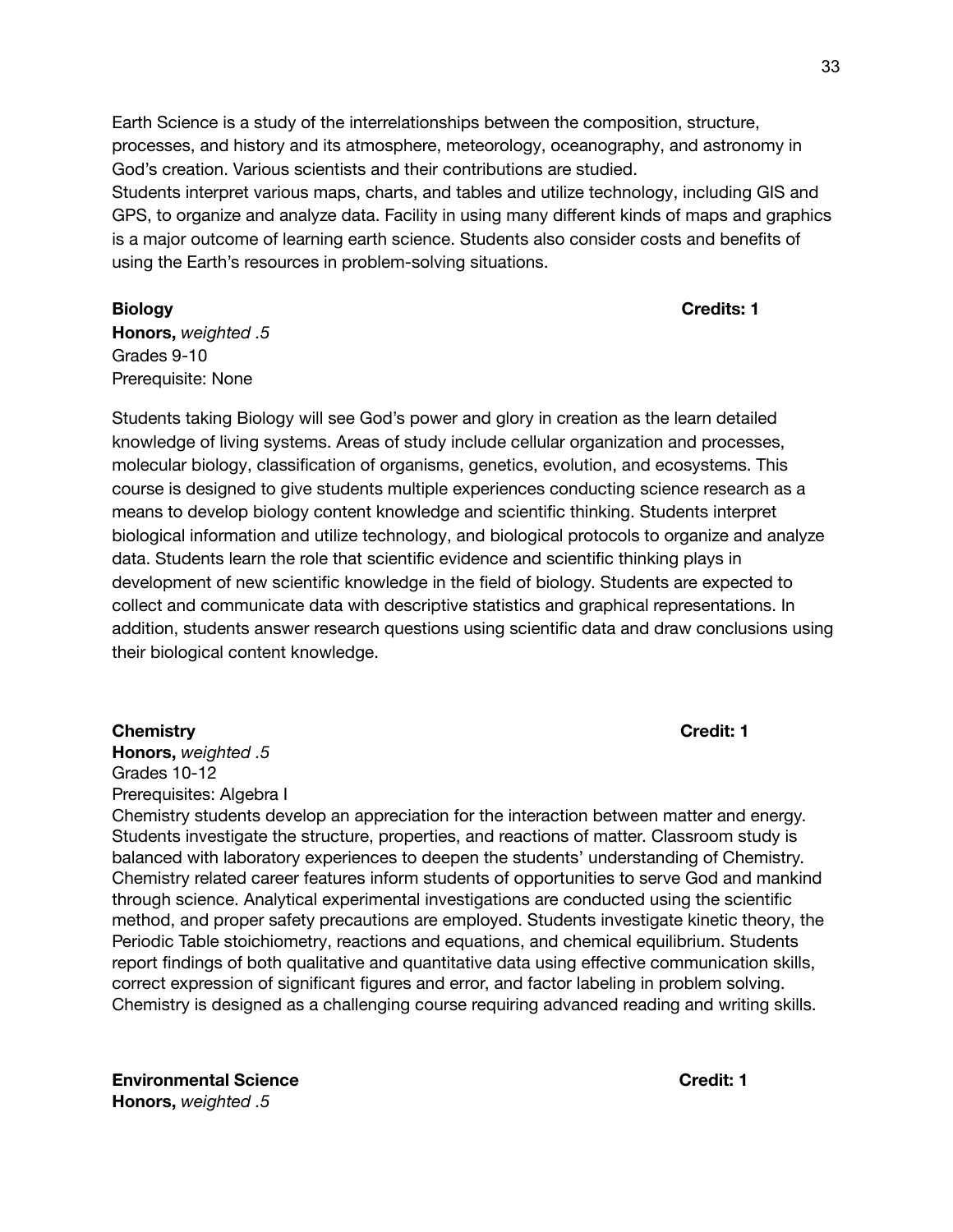#### Grades 11-12

The Virginia Environmental Science Course Content and Process Guidelines are designed to continue the student investigations that began in grades K-8. These outcomes integrate the study of many components of our environment, including the human impact on our planet. These outcomes focus on scientific inquiry, the physical world, the living environment, resource conservation, humans' impact on the environment, and legal and civic responsibility. Instruction should focus on student data collection and analysis through laboratory experiences and field work. These should include descriptive and comparative studies as well as investigation (i.e. meaningful watershed educational experiences). Teachers may collaborate with museums, aquaria, nature centers, government agencies, associations, foundations, and private industry in efforts to engage the community, provide diverse points of view about the management of natural resources, and offer a variety of learning experiences and career education opportunities.

## **Environmental Science 121: General Environmental Science I (NVCC)\*Credit: .5**

*weighted, 1.0* Grade 12 Prerequisite: Chemistry

Explores fundamental components and interactions that make up the natural systems of the earth. Introduces the basic science concepts in the disciplines of biological, chemical, and earth sciences that are necessary to understand and address environmental issues. (4 College Credits)

## **Environmental Science 122: General Environmental Science II (NVCC)\* Credit: .5**

*Weighted, 1.0*

Grade 12

Prerequisite: Environmental Science 121

Explores fundamental interactions between human populations and natural systems of the earth. Introduces the basic science behind the causes, effects, and mitigation of major environmental issues.

**\***Both ENV 121 and ENV 122 must be completed to satisfy Science graduation requirement

**Physics Credit: 1** Grades 11-12 Prerequisite: Algebra II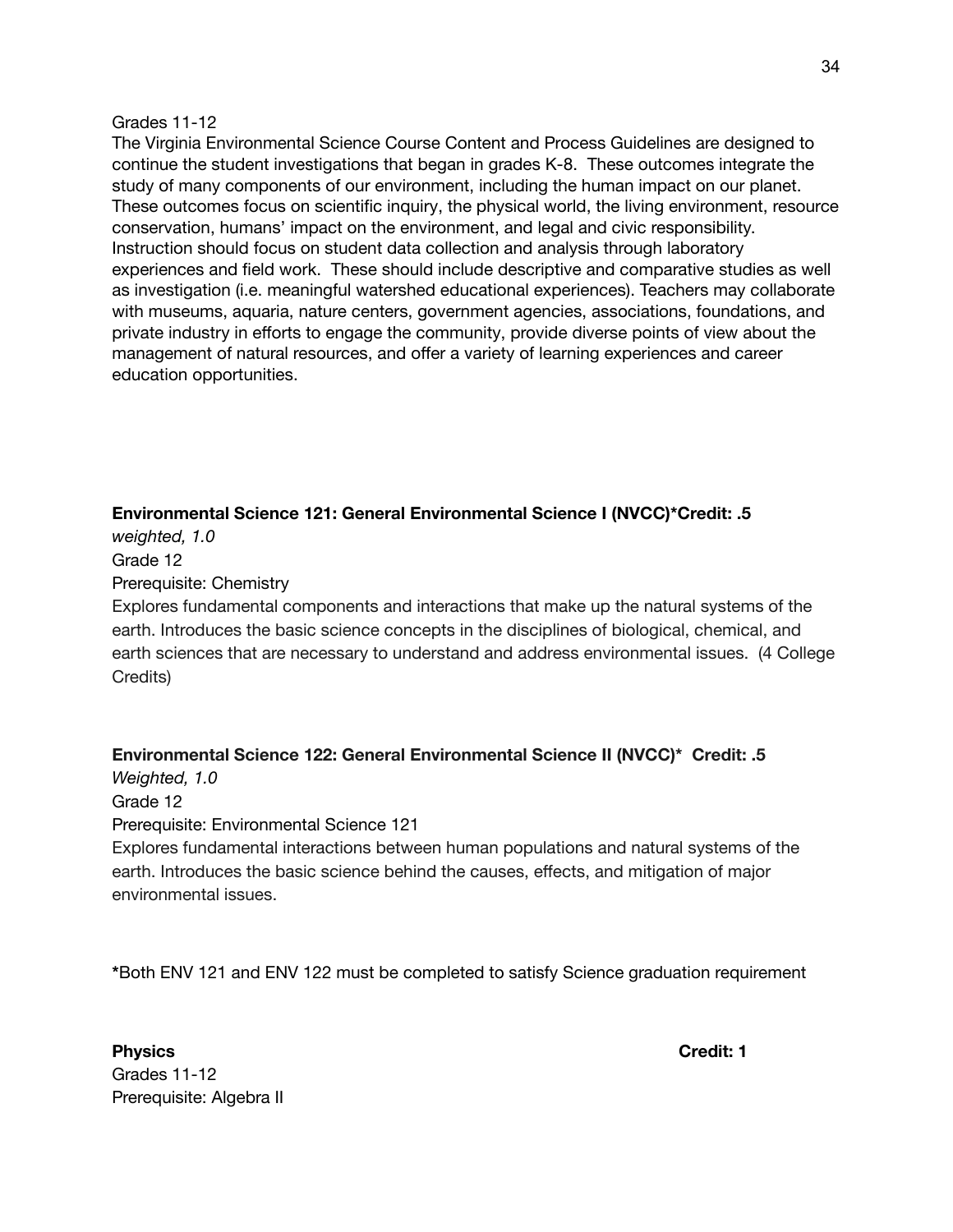This course uses a highly mathematical approach. Students learn and use many algebraic and trigonometric concepts while investigating physics content. Laboratory work includes graphical analysis. Topics include mechanics, electricity and magnetism, waves and optics, the Special Theory of Relativity, and atomic structure. These topics are presented in conjunction with real-world modeling exercises that reinforce a Christian worldview by demonstrating the relevance and validity of approaching science from a biblical perspective. Physics is designed as a challenging course requiring advanced reading, writing, and mathematical skills.

## **Astronomy Credit: 1**

Grades 9-12

Prerequisite: none

The goal of this course is to provide students with an introduction to the concepts of modern astronomy, the origin and history of the Universe, and the formation of the Earth and the solar system. The course gives a description of astronomical phenomena using the laws of physics. The course treats many standard topics including planets, stars, the Milky Way and other galaxies, black holes, and the origin of the universe. There should be descriptive and comparative studies as well as investigations. Teachers may work with local science organizations, including observatories and planetariums.

# **Social Science and Global Studies**

**World History/Geography to 1500 Credit: 1**

**Honors**, *weighted .5* Grade 9

Prerequisite: None

In this course, students learn to think critically about world events and societies around the globe before the year 1500. They learn to think in an organized way to understand history and to express themselves in all forms of writing, both formal and informal. This is a course in the human history of the world that asks the following questions: What changes and events have caused people to live the way they do today? What progress have humans made? What problems have humans faced? What problems still exist today? God's providence and Bible integration are given prominence as the students are taught to view the world through a Christian lens.

# **World History/Geography 1500 to Present Credit: 1**

**Honors,** *weighted .5* Grade 10 Prerequisite: None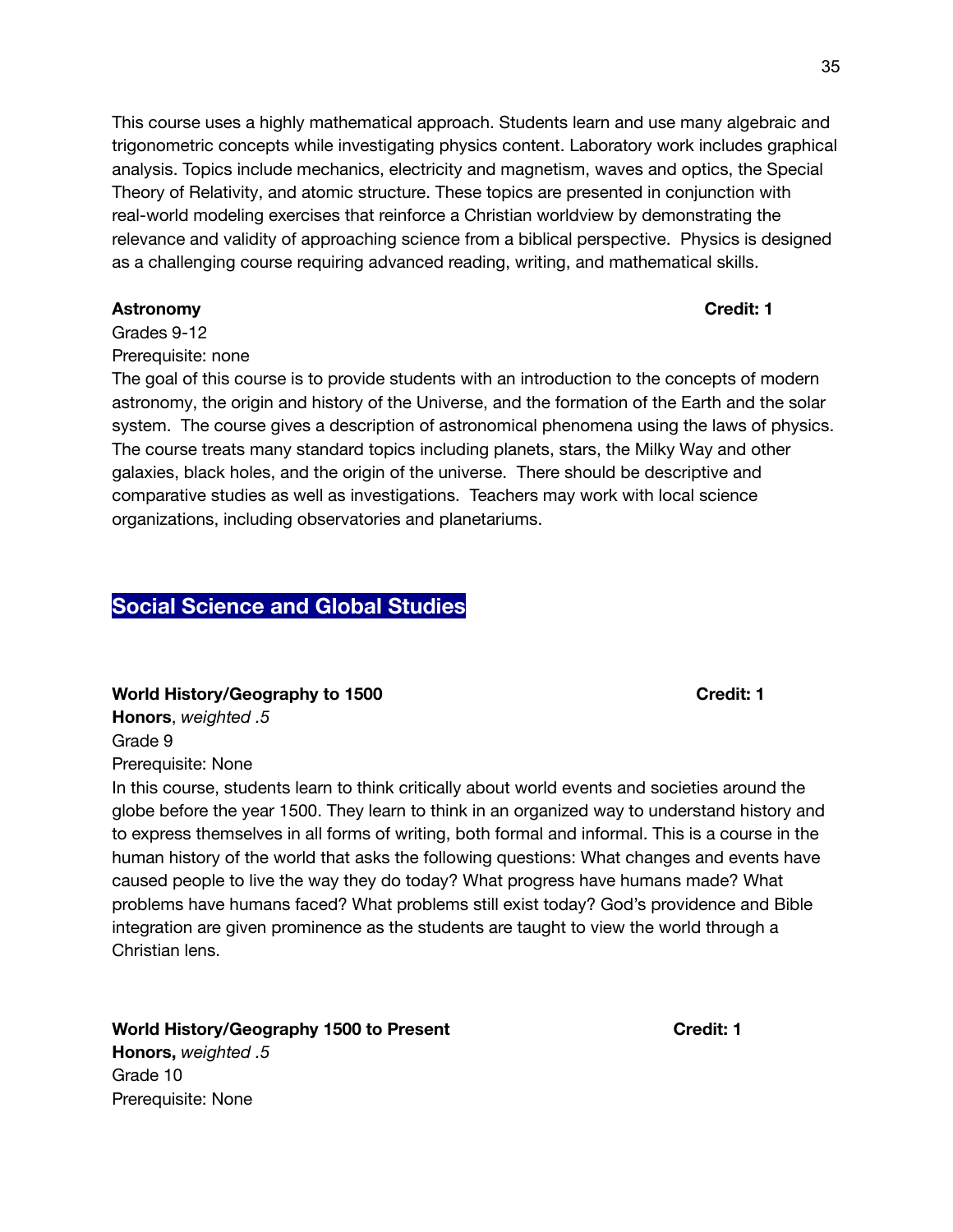Today individuals live in a global world that allows them to log on to a computer and talk live to other students in China, India, or South Africa. World History helps students understand how different societies developed the way they did and prepares students to live in a global, interconnected society. In World History II students expand their ability to think clearly and carefully about social and historical forces that have shaped the world. They compare the roles of different groups of people, including young people, in different times and places. They learn to think in an organized way to understand history and to express themselves in all forms of writing, both formal and informal. This course assists students in the study of modern human history by posing the questions: What changes and events have caused people to live the way they do today? What progress have humans made? What problems still exist today? What solutions to these problems can individuals of today offer? God's providence and Bible integration are given prominence as the students are taught to view the world through a Christian lens.

#### **United States History Credit: 1**

Grade 11 Prerequisite: None

Grade 11

Prerequisite: None

In U.S. History students expand their ability to think clearly and carefully about social and historical forces that have shaped their lives. Students compare the roles of different groups of people, including young people, in different times and regions. They learn to think in an organized way to understand history and to express themselves in all forms of writing, both formal and informal. In this class students are expected to develop their ability to independently use historical evidence to make arguments and draw conclusions. This course helps students improve their ability to think critically within a biblical worldview while examining how the people of America have met needs, formed communities, and developed into new, diverse, and complex societies.

## **History 101: American History Survey (ORU) Credit: 1**

*weighted, 1.0* Grade 11 Prerequisite: None Students develop a personal synthesis of American history with this introduction of the main political, economic, social, foreign policy, and cultural developments in American history since 1760. (3 College Credits)

**History 121: United Sates History I (NVCC)\* Credit: .5** *weighted, 1.0*

36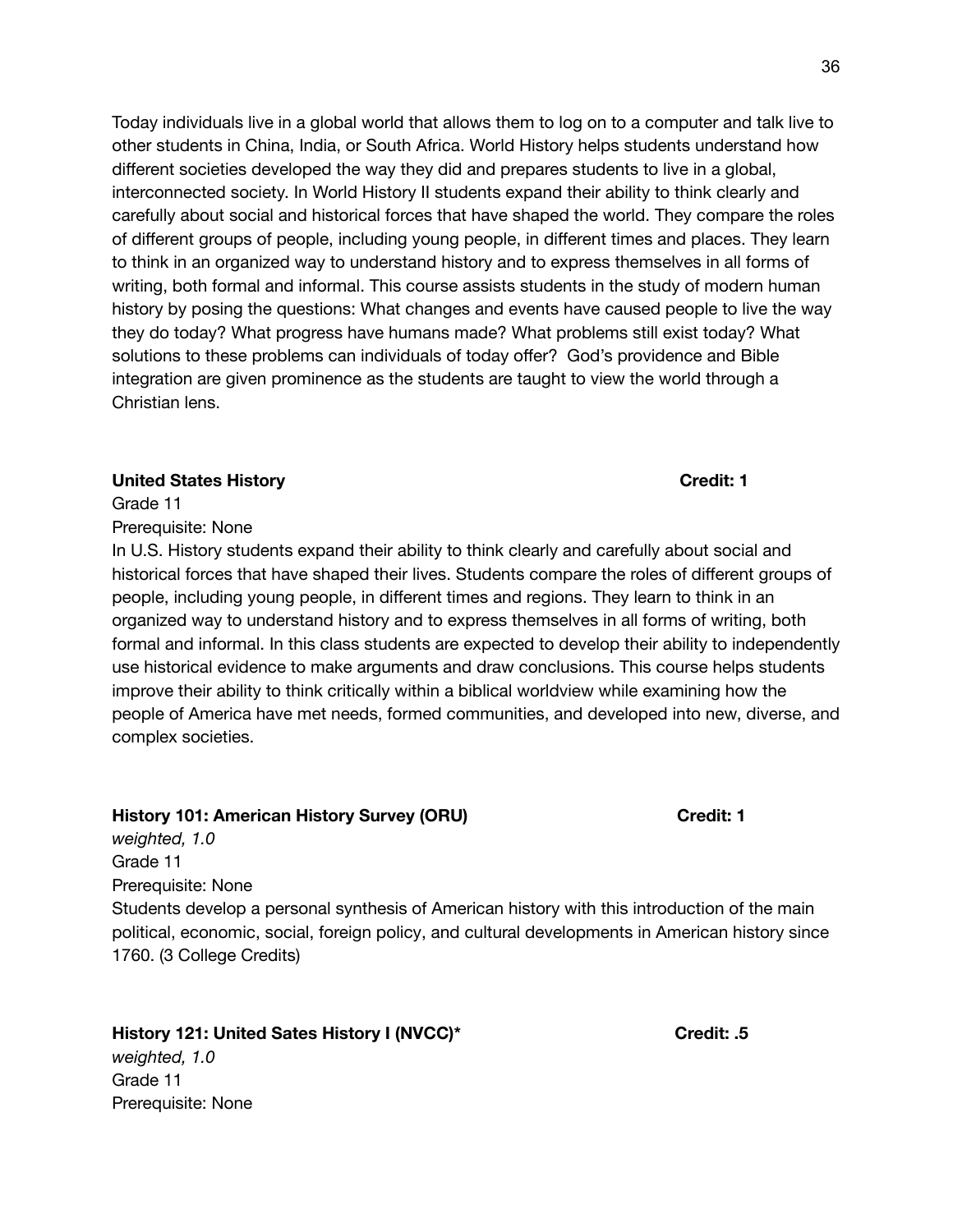## **History 122: United States History II (NVCC)\* Credit: .5**

*weighted, 1.0* Grade 11 Prerequisite: None Surveys United States history from its beginning to the present. (3 College Credits)

**\***Both History 121 and History 122 must be completed to satisfy History graduation requirement

## **United States Government Credit: 1**

Grade 12

Prerequisite: None

In U.S./Virginia Government students expand their ability to think clearly and carefully about social and political forces that shape their lives. Students learn about essential features of American government, from historical and scriptural foundations to detailed analysis of its inner workings. They continue to develop their thinking in an organized way for clear communication in all forms of writing, both formal and informal. They strengthen their independent ability to describe and make conclusions about government structures and policies. This course helps improve students' ability to think critically and to examine how the people of America meet their needs for constructive political life in a diverse society. Democracy depends on citizens' paying attention and getting involved. The course prepares students to be thoughtful and active citizens of the U.S.

## **Government 101: American Government & Politics (ORU) Credit: 1**

*weighted, 1.0* Grade 12 Prerequisite: None A study of the institutions and processes of American government and politics at the national, state, and local levels, with attention to policy-making and the relationship between citizenship and Christian faith. (3 College Credits)

## **Political Science 211: U.S. Government I (NVCC)\* Credit: 1**

*weighted, 1.0* Grade 12 Prerequisite: None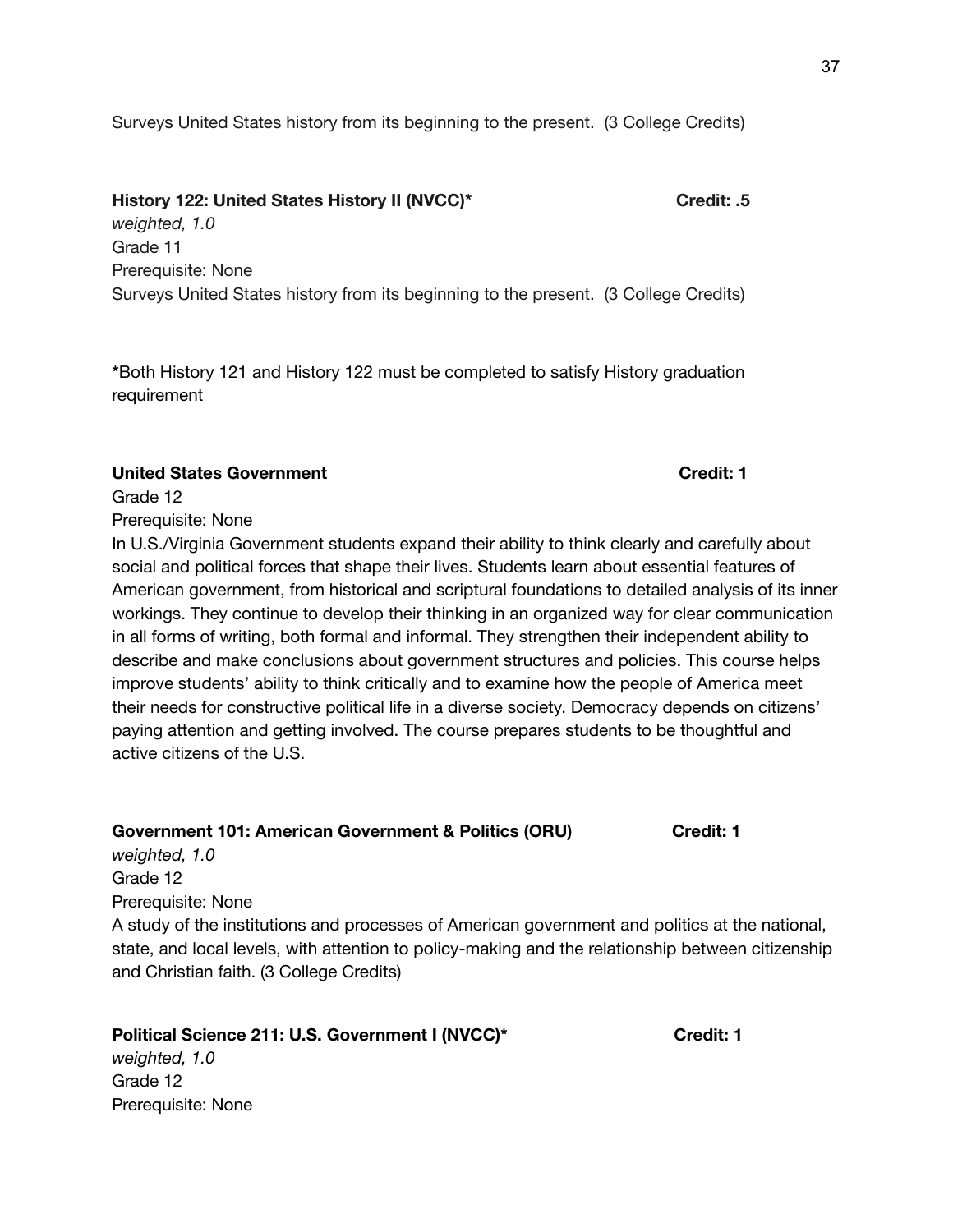This course teaches an in depth understanding of the American political system. You will explore current events and issues that shape policies, along with the institutions and power centers that mold the scope of government and determine who governs and to what ends. The course is an introduction to the American political theory and the complex workings of the three branches of government. Students will enjoy a contemporary look at how our American political system and government works. (3 College Credits)

## **Political Science 212: U.S. Government II (NVCC)\* Credit: 1**

*weighted, 1.0* Grade 12 Prerequisite: None

This course teaches an in depth understanding of the American political system. It includes topics of the presidency, Congress, Supreme Court, bureaucracy, domestic and foreign policy. Lecture 3 hours per week. The general course objective is to introduce the student to the American political system. It is intended for liberal arts transfer students who need three semester hours of political science. (3 College Credits)

**\***Both History 121 and History 122 must be completed to satisfy History graduation requirement

# **Bible**

## **Biblical Foundations Credit: .5**

Grades 9-12 Prerequisite: None

The purpose of this course is to give students a sure faith foundation. This course is a comprehensive foundational study answering many of the questions about God, Jesus, the Holy Spirit, and His Church. It is also an invitation to become a disciple of Christ in the truest sense. Students will engage in study and discussion to develop a personal vibrant faith and begin accessing the tangible present help of God in their lives.

## **Old Testament Survey Credit: .5**

Grades 9-12 Prerequisite: None

The purpose of this course is to provide students with a clear understanding of the structure, authorship, chronological setting, and content of the 39 books of the Old Testament. Students will develop a foundational understanding of the context in which the Old Testament emerged. Students will learn how apply critical thinking skill to the reading of Biblical texts, how to examine and analyze scripture and how this study relates to our lives and points to Christ.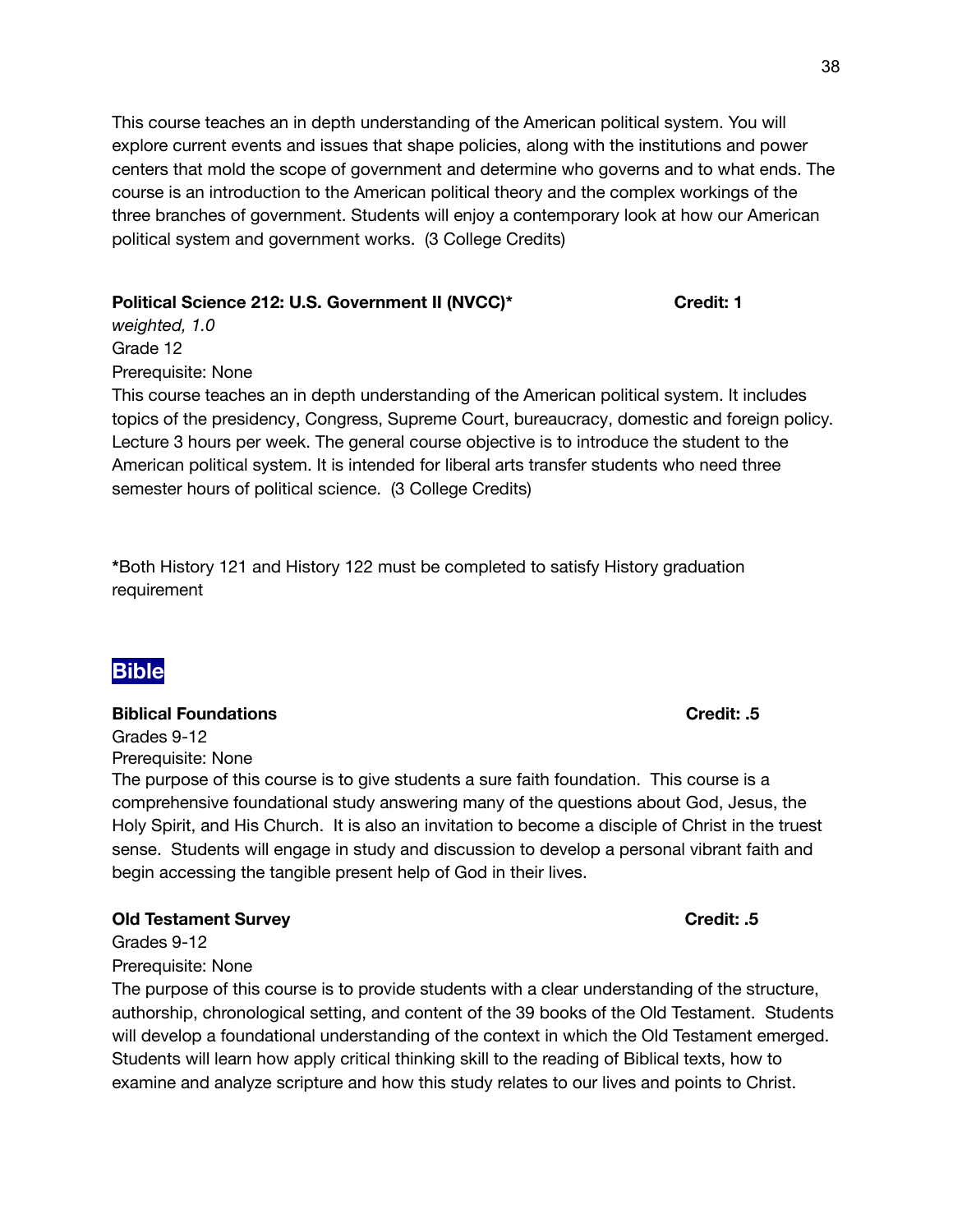#### **New Testament Survey Credit: .5**

Grades 9-12 Prerequisite: None

This interactive survey course is designed to provide students with an understanding of the structure, authorship, chronological setting, and content of the twenty-seven books of the New Testament. Students will examine the life, ministry, teachings, death and resurrection of Jesus Christ. This course will also provide students with an in-depth understanding of the events that transpired following the ascension of Jesus into Heaven as they develop their own personal knowledge that is transformational.

## **Spiritual Formation Lab Credit: .5**

Grades 11-12

Prerequisite: None

The purpose of this course is to help students to discover and know themselves as God's masterpiece made for wonderful service. Students will explore the meaning of service and their call to be servants of God. They will also discover their unique personalities, past life experiences and family dynamics, spiritual gifts, strengths, and passions as they develop a personal strategic plan and portfolio for future service for and with the Lord.

## **Introduction to Creative Worship Credit: 1**

#### Prerequisite: None

Creative class is an elective course that we offer to create space for students to discover the inherent creativity that we are each born with as children of the Creator. In this class, students will have the opportunity to contribute to our weekly chapel experiences, participate in creating videos, songs and messages that help shape our school. Further, students will have the opportunity to study and learn under some of the best and most innovative creative church leaders in our world today through online workshops, podcasts and class discussion. Our hope is that students will experience this class and not just "take this class." We will be intentional about spending time in worship and preparing our hearts each week as we actively contribute to the spiritual life of our school. Our God is creative - and so are we!

# **Other**

## **Economics and Personal Finance Credit: 1**

Grades 10-12 Prerequisite: None

Students will learn how to navigate the financial decisions they must face and to make informed decisions related to career exploration, budgeting, banking, credit, insurance, spending, taxes, saving, investing, buying/leasing a vehicle, living independently, and inheritance. Being a good steward of the Lord's money is the primary emphasis. Development of financial literacy skills and an understanding of economic principles provide the basis for responsible citizenship and career success. In addition to developing personal finance skills,

39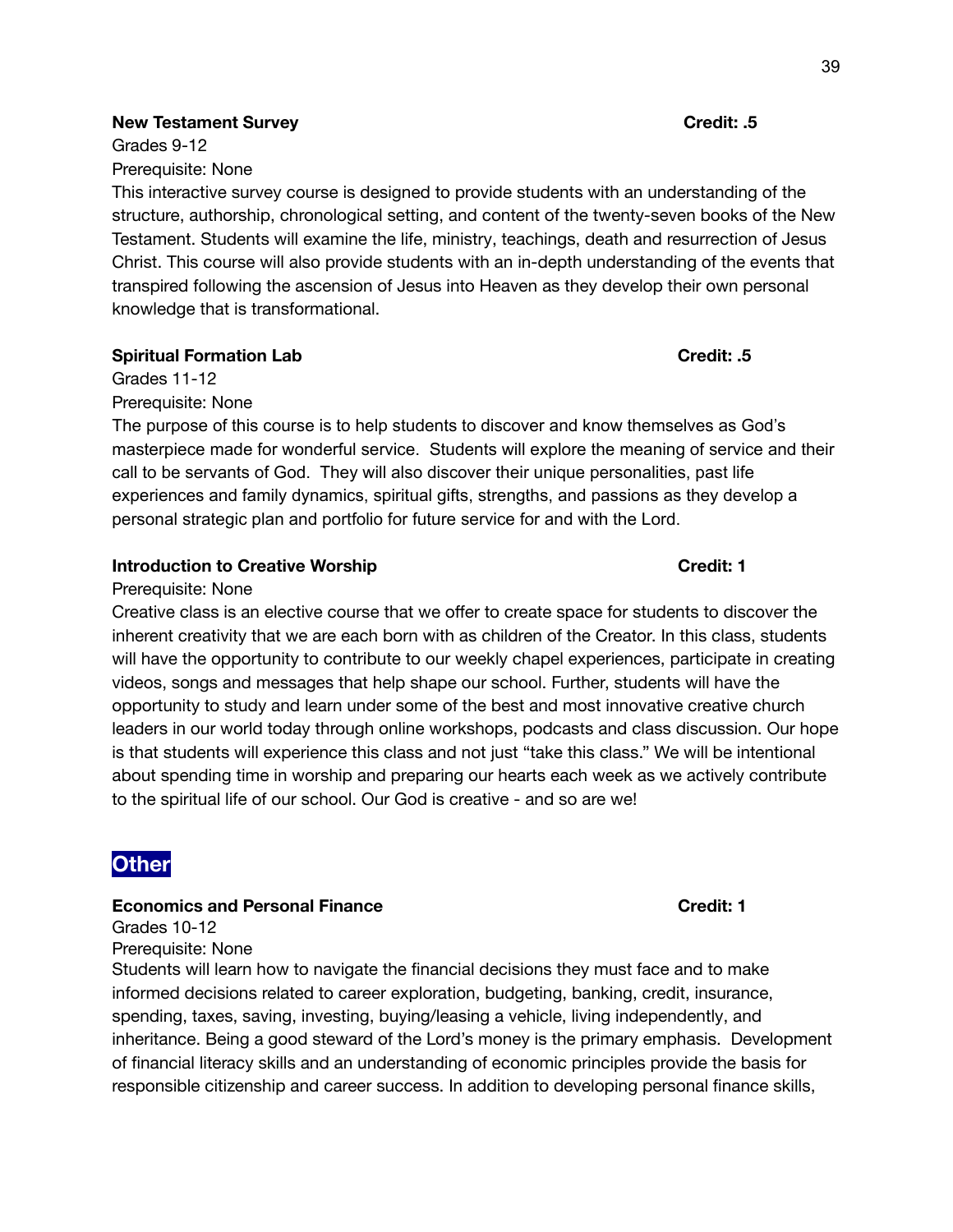students also study basic occupational skills and concepts in preparation for entry-level employment in the field of finance.

## **Public Speaking Credit: 1**

Prerequisite: None

This course aims to equip students to communicate effectively through oral presentation and develop confidence speaking in the eventual workplace. By cultivating personal growth and developing oral communication skills, students will have the opportunity to strengthen their communication abilities. Students will explore the process of evaluating ideas and feelings through intrapersonal and interpersonal communication, oral interpretation, group discussion, and public speaking.

## **Advanced PE Credit: 1**

Grades 10-12

Advanced Physical Education will provide learning opportunities for students to further develop skills and knowledge related to fitness, physical competence, cognitive understanding and positive attitudes about physical activity that promote a healthy and physically active lifestyle.

Grades 11-12

In this semester/year long course, students take real, full-length new SAT practice tests from College Board through Khan Academy. Students receive exclusive access and advice to build a personalized practice program. SAT Prep concentrates on SAT reading, vocabulary and writing skills along with math practice. Students may opt to take SAT prep for a full year to receive a full elective credit.

# **Athletics**

At Virginia Academy, we see athletics as a means to provide our students with an opportunity to gain much needed physical exercise, but also to learn valuable life lessons through teamwork, competition, and hard work. We believe that genius can be expressed through athletics as well as academics and sports provide many students an opportunity to use and display special God-given talents and abilities as well as opportunities to secure financial means for future educational pursuits. Athletics also help to build school spirit and opportunities for social interaction. For all these reasons, we encourage participation in a variety of intramural and interscholastic sports. The Patriots will be competing in two conferences for interscholastic sports - VISAA (Virginia Independent Schools Athletic Association) and NVIAC (Northern Virginia Athletic Conference). Below is a list of sports we plan to make available for the 2017 - 2018 school year.

## **SAT Prep Credit: 0.5/1**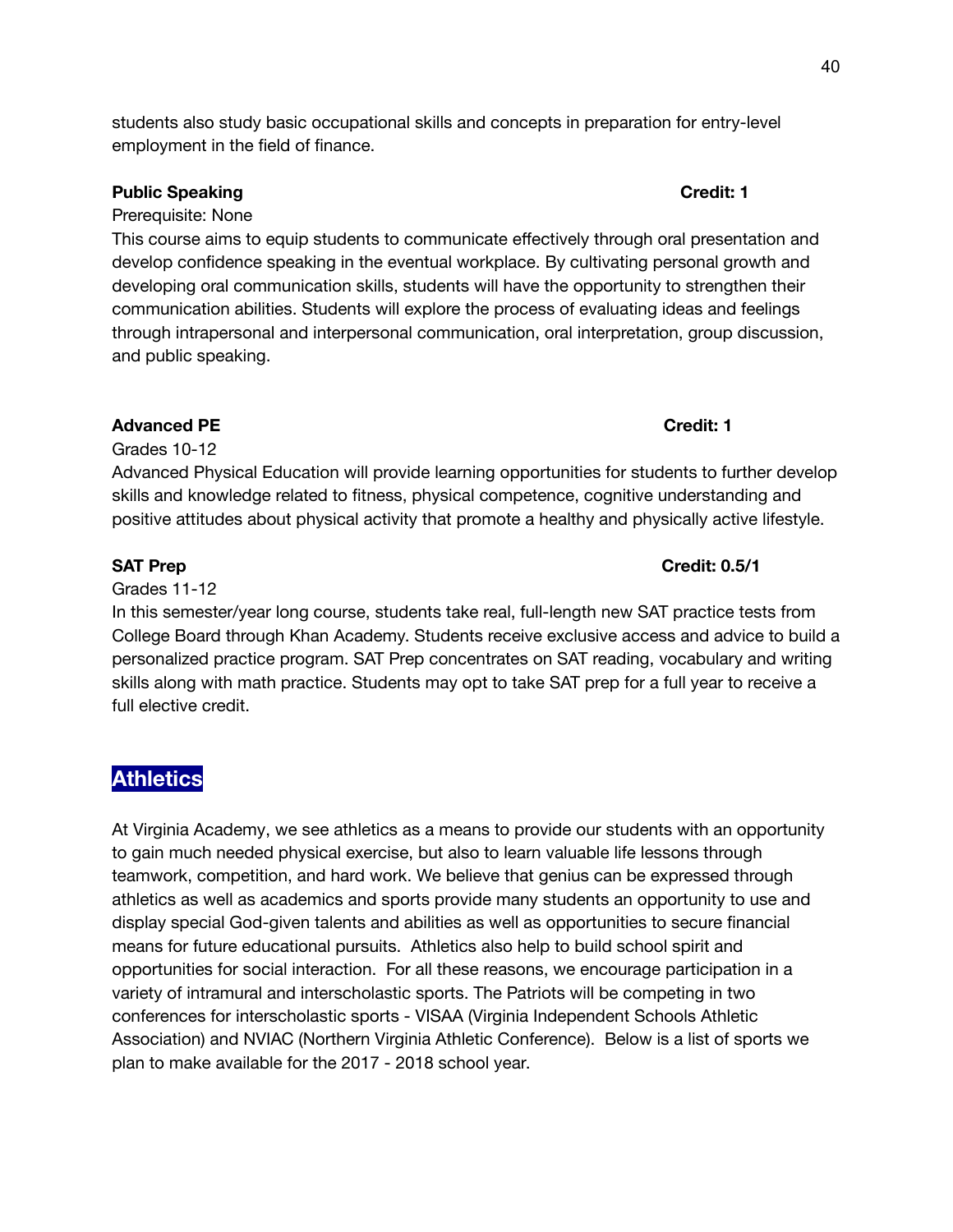|              | Fall                               | <b>Winter</b>                     | <b>Spring</b>        |
|--------------|------------------------------------|-----------------------------------|----------------------|
| <b>Boys</b>  | Soccer<br><b>Cross Country</b>     | <b>Basketball</b>                 | <b>Flag Football</b> |
| <b>Girls</b> | Volleyball<br><b>Cross Country</b> | <b>Basketball</b><br>Cheerleading | Soccer               |

# **Student Life**

At Virginia Academy, we desire to prepare students for life. In addition to academic rigor, athletics and other activities; we provide many relationship and character building activities like our annual spring trip, and chapel services, as well as leadership and service opportunities such as SCA, NHS, and service projects to make sure our students are becoming productive citizens with the character it takes to both lead and serve others well.

## **Chapel**

At Virginia Academy, chapel is a great worship experience designed to help kids connect with God. It occurs weekly for all upper school students in a state of the art auditorium with special lighting, fun music, video presentations and lots of interaction. Many students actually participate in chapel by using their talents in the praise band, or behind the scenes in our soundbooth. Students are engaged and encouraged to participate in praise and worship and hear a great message from God's Word encouraging faith in God and Christ-like character.

## **Clubs**

At the beginning of each year, students are given the opportunity to choose the clubs they would like to see here at Virginia Academy. Each club has a student leader and a faculty advisor.

## **Field Trips**

In addition to our great curriculum and classes, Virginia Academy students benefit from unique "out of the classroom" learning opportunities as well. Students will also have the opportunity for Mission trips in high school grades.

## **Productions/Performances**

Virginia Academy is committed to allowing students to express themselves through the performing arts. Each year, Upper School students put on at least one major production and two student showcases. Past productions include, *Peter Pan, The Wizard of Oz, James and the Giant Peach, A Christmas Carol*. Showcases allow students to perform pieces of worked on in elective classes. There is also an opportunity for students in our Visual Arts classes to display their artwork.